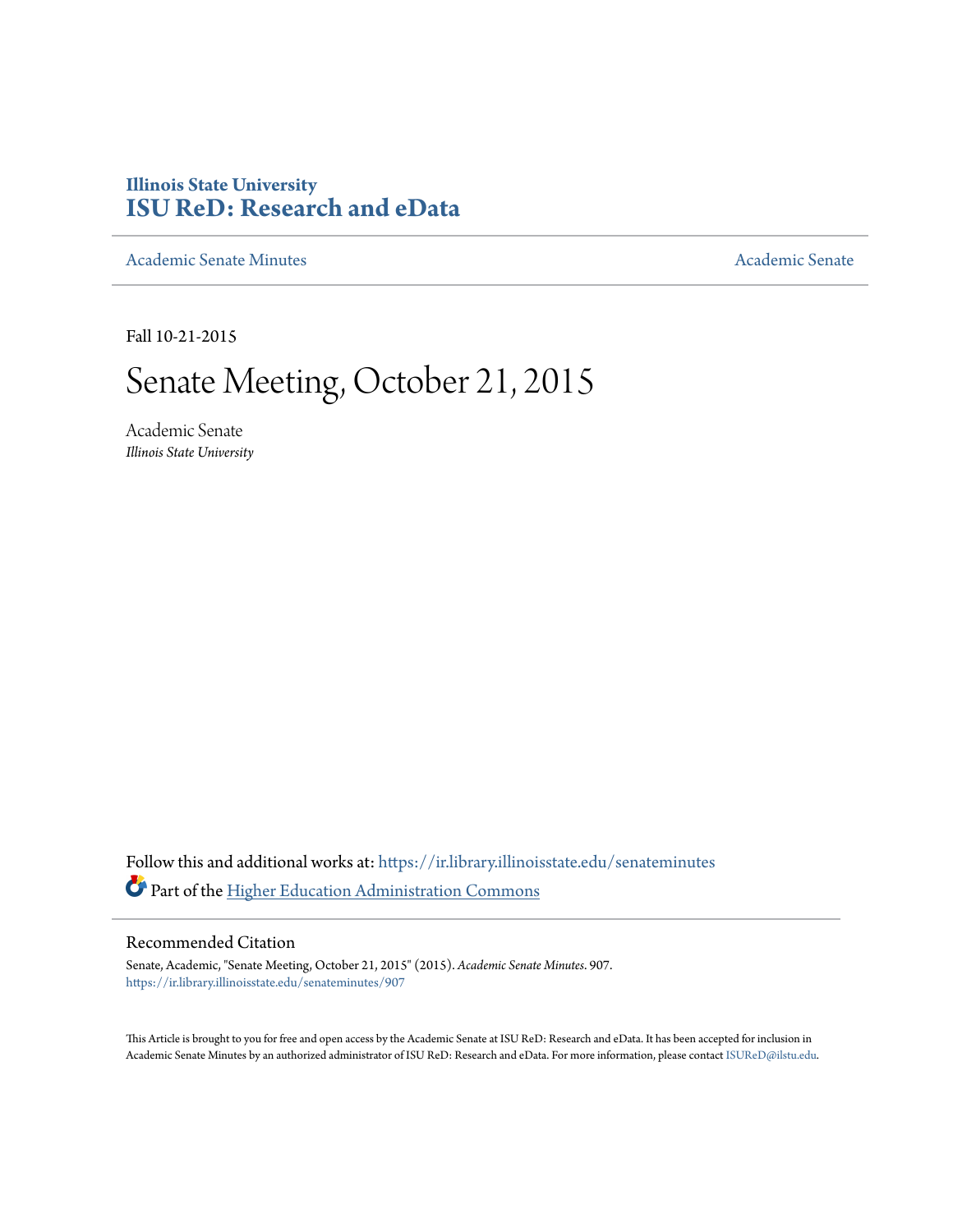## **Academic Senate Minutes Wednesday, October 21, 2015 (Approved)**

#### *Call to Order*

Senator Kalter called the meeting to order.

## *Roll Call*

Senator Lonbom called the roll and declared a quorum.

## *Approval of Minutes of October 7, 2015*

**Motion XLVI-21:** By Senator Daddario, seconded by Senator Huxford, to approve the minutes. The motion was approved, with exception of Senator Troxel, who abstained.

### *Chairperson's Remarks*

Senator Kalter**:** Good evening, everyone. Tonight, the Sick Leave policy, revised in response to our comments last time, will be moving to action. Because there were requests for clarification from multiple Senators on the proposed Protection of Minors policy, we won't be discussing that one tonight, but I do hope to see it move into the action item slot at the November 4 meeting. Executive Committee members agreed that we needed to move the proposed Sense of the Senate resolution regarding Advanced Placement credit up on the agenda in order just to get to it. (Advanced Placement used to mean placing UP rather than placing OUT of a class, by the way.) Then, we'll be tackling a proposal for a new external committee of the Senate and hearing two weeks' worth of committee reports. Since we have a Faculty Caucus following this meeting to continue our work on ASPT revisions, and some of those proposed revisions are fairly substantial, it is unlikely that we will have time for the Employee Assistance Program policy, but you have that to read for next time. We will try to end the meeting in a timely manner for the start of the Caucus, now that we have laid all our jay-walking frustrations out on the table. Senator Powers was eager to be here for more grilling, I assure you, but he had an important can't-miss appointment elsewhere.

As the budget stalemate continues in Springfield, I just want to thank our students, our administration, our alumni, and other vocal advocates of higher education who are tax-paying constituents in this land of Lincoln for their attempts during Lobby Day yesterday, and on previous occasions, to provoke movement, discussion, and compromise. Over the summer, I said to the SGA that I felt compromise was the word of the year, and I meant that both for some of our own governance issues and for Springfield.

In these times it is far too easy to look only one semester or one year ahead. I hope that we at ISU buck that trend, despite what is going on. As we have done toward our own advancement in years past. As we receive information, for example, in our Planning and Finance Committee about the shape and state of our finances as they relate to planning, we can be looking 20, even 30 years ahead. We can be imagining what kind of a university we want to be, not just shoring up the values of the university we currently are. We should fight complacencies. We should not fall into the habit of thinking—this is the way we have always done things, this is the way we should continue to do things. We **must** start more often to look at the university budget from a parents' set of eyes and a student's set of eyes. The bulk of the share that they spend should be directed to academics. If it is not, let's think about how to shift those priorities in the long run, and think about how, over the long term, we can make other highly important functions and benefits of a bricks-and-mortar institution that are symbiotic to academic achievement as self-sustaining as possible. If the pie chart of family contributions to an ISU education includes tuition, fees, room & board (whether that goes to the university or an off-campus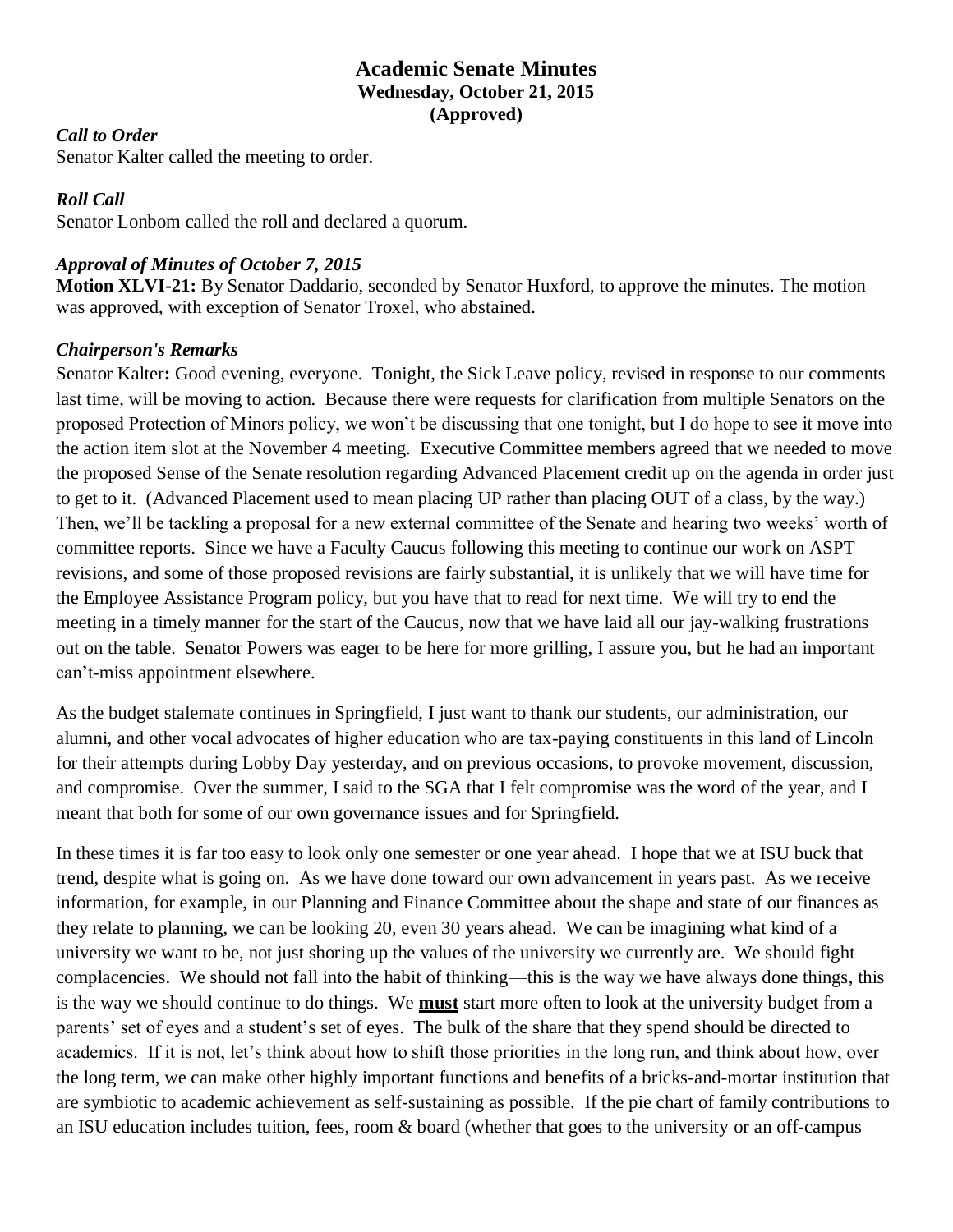apartment), and textbooks & materials, what do we **want** that pie chart to look like and how might that differ from the shape it currently takes. And how do we move from the latter to the former.

A bit of a heavy thought to end with, perhaps, but I hope one that will elicit our creativity and vision and optimism for the future during a time when the state's purse strings are being drawn in tighter and tighter, dampening the will to look ahead, creating the tensions of fear and self-protection, and too often creating potentials for division when a collective, mutually appreciative spirit is called for.

That's it for my comments tonight. If you have any questions for me, I would be happy to take them.

#### *Student Body President's Remarks*

Senator Kalter: Since Senator Powers is not here tonight, we are going to Senator Johnson to deliver the student body remarks.

Senator Johnson**:** Ryan apologizes for not being able to make it tonight. He did want me to let you know that Lobby Day was a success yesterday. The group of students talked to both Democratic and Republican leadership as well as meeting with Secretary Purvis. They had roughly 8 to 10 meetings throughout the day to stress the importance of MAP grant funding and the budget.

Next week is going to be Meet Your Dean. It is Tuesday, November 27, from 4:00 to 6:00 in the Old Main, as well as our Kites on Quad event that same day in Schroeder Plaza. So encourage your students to attend. We are also working on amending our Constitution in our Student Government Association. If you could encourage your students to come into our office and sign it, because we need 10% of the student body to approve of the changes.

I would be happy to accept any questions on behalf of Ryan.

### *Administrators' Remarks*

#### • *President Larry Dietz*

President Dietz**:** I just want to say happy Homecoming week to everyone. Many activities have already begun starting with Monday, the tree lighting ceremony, in Uptown Normal with Major Koos and later that evening an event on the quad that was very well attended by lots and lots of students. Today was the faculty/ staff luncheon and I am told that 1,100 faculty and staff showed up for that luncheon. We feed them all in about 45 minutes, so record time to get in and get out. But was our opportunity to say thank you so much for all that you do day in and day out for the university and a showing appreciation for all of that good work. So we appreciate those of you who were able to make that.

I also want to say thanks to student leaders. I saw them yesterday in Springfield. All of the university presidents were also there yesterday meeting with some other individuals. We met with the top legislative leaders on the House and Senate sides. I would love to say that they were moved by their passion and our vision for the university and maybe that will happen one of these days, but right now there is still a roadblock hampering activity. One of the themes that the students talked about and the presidents talked about yesterday was basically we need a budget. We need a figure; we need it now. Not only to continue for the current fiscal year and allay the anxiety that is out there among some students, faculty and staff, but also to assure the parents and students who are on our college campuses right now making decisions and considering what institutions they are going to be going to for next year and that the point is that those individuals also need to be convinced that the State of Illinois believes in them, wants them to attend our institutions in the State of Illinois and that every day that goes by that we don't have a budget sends a signal to the contrary. We are already the second largest exporter of students in the nation to other states. That's one area that we don't want to be number 1. Number 2 is bad enough, but we all delivered that consistent message; the student leaders did and the presidents did. We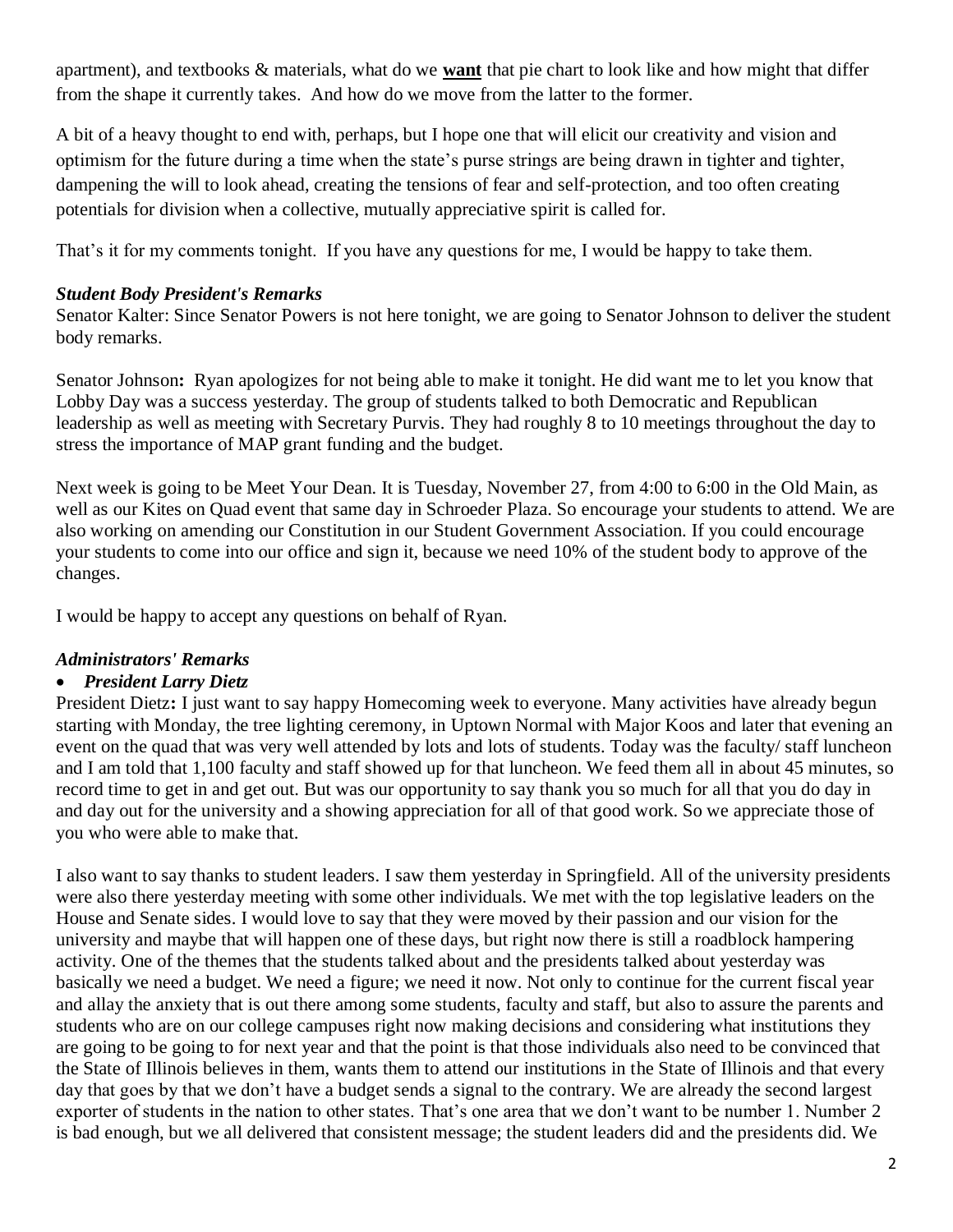are going to continue to stay at that. I go down again tomorrow and the presidents tomorrow meet with the governor. We are scheduled into a variety of different kinds of meetings. Tomorrow I join two other university presidents and three community college presidents. It is an interesting way they have us divided up and we have sessions with the governor tomorrow and the lack of progress is not for lack of trying. All of us are trying very hard to get some movement and I am convinced that will happen. The issue is just when and how much, but we continue to work on that.

On Friday, we have of Board of Trustees meeting here. Lots of Homecoming activities, of course. Thursday night before the Friday Board meeting, my wife and I are hosting the Homecoming Court for dinner at the president's residence. We always enjoy that very much. So, we also want to report a bit on a grassroots effort that all universities are attempting to try to pressure on legislators in the capital. The most recent effort in that regard has been a petition signing, an email that has gone out to alums from all of the universities, and that petition is being signed by people that want movement on the budget as well. So we are monitoring that very carefully. I continue to convene this group of presidents every Wednesday at 3:00 and that was the case again today talking about different strategies and we do that pretty much on a weekly basis. So stay tuned with that, but in the meantime, we hope that you take in lots of Homecoming activities, the parade on Saturday and the football game on Saturday afternoon. There is also a volleyball game Friday night and a soccer game on Sunday. While the budget is of great concern, let's remember to have some fun while we are at this.

I would be open to any questions that you might have.

Senator Crowley: I would just like to ask President Dietz something here. Is it possible that Republican Governor Edgar might be of assistance more than he has already, because he has come out purely stating that this is not a path that Illinois needs be on at this time or at any time? Is it possible that the presidents could invite Governor Edgar to join them?

President Dietz: I would say that anything is possible. Governor Rauner's staff has already reacted to Governor Edgar's comments in the newspaper. You never know the impact of these kinds of things, but Governor Edgar was a well-respected governor and his comments were pretty pointed, as were Governor Rauner's staffperson who responded to that. We try not to invite the different legislators to go with the presidents. The bottom line is that the universities, we are doing our job. Our job is to teach students, serve students and we are doing our job. It is really time for the state to step up and do their job.

Senator Kalter: Further questions for Senator Dietz?

### • *Provost Janet Krejci*

Provost Krejci**:** Congrats to the students for getting through midterms alright. I have heard good success there. Also congratulations to Dr. Ani Yazedjian who has gotten a \$5 million grant from the U.S. Department of Health and Human Services for at risk youth. It is really incredible for this campus. She is putting together a great team. Again, a great luncheon today to celebrate faculty and staff. Thanks to the President's Office for all of the support for that. Lots of good pictures on the website and some of you might be there.

A couple of updates. IBHE has been working with the universities to look at some reports that they are going to require every year. This was actually passed in legislation in 2012 that universities would report to IBHE and IBHE would report to the legislature on completions, enrollments and costs of programs. They were not doing that for the first couple of years, so they began this past year and we have been talking with them and they will for the spring be looking at benchmarks for numbers of enrollments and graduations for bachelor's, master's and PhDs and we will continue to keep you updated on that. We will be working with chairs and deans.

Enrollment updates for fall 2016: we have admitted 2,500 students with 100 paid deposits, so that is great and that's up. We are not comparing that to last year because we had some of the glitches with technology, but it's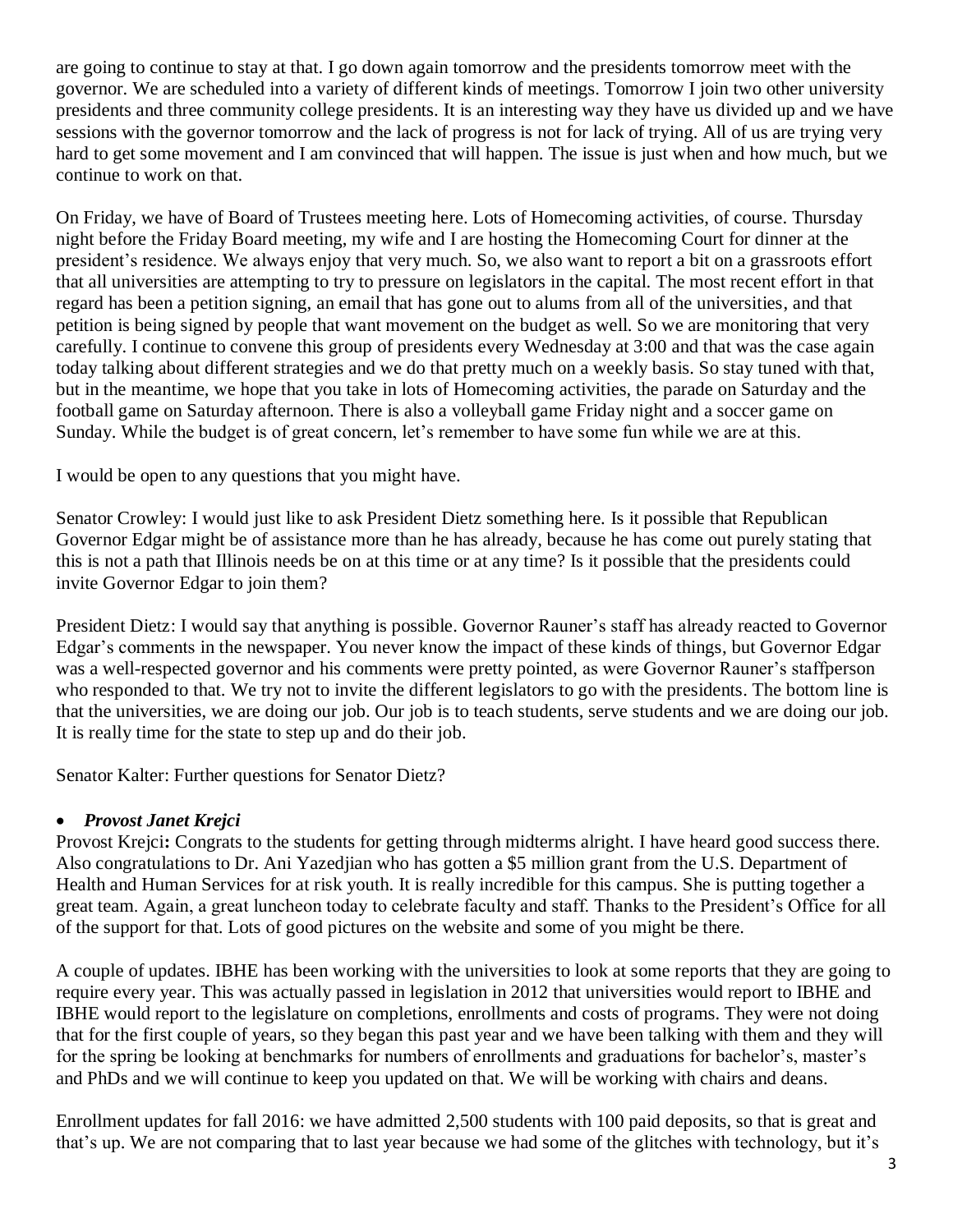up from two years ago as well. Spring 2016 numbers are a bit down right now and we are working on that. Right now we are 28% down. That is a little less than 300 students I believe because the numbers are smaller for new students in the spring. We believe that they might rebound as they did in a trend we are seeing where transfer students are coming in much later, but we will keep you updated with that. Our enrollment management division is working with chairs and deans on that. Registration is going very well as of 6 p.m. today. We had 10,886 students registered for spring, so we are very thankful that is going well. I just thank you for all of your support in welcoming students as they come to look at open houses. On Monday, October 12, we hosted nearly 2,000 students and their families and many commented on how welcoming faculty and staff are, so we appreciate that continued support. We are doing some new outreach for international students and we have some of our staff visiting different countries. At this point from those fairs, we have 300 new prospective students from the Middle East, Mediterranean, Asia and Latin America and we will continue to update you on that.

As far as the searches, we have several searches going on as you know. The College of Business dean search finalists have been announced and they will be interviewing October 29 and 30, and November 2 and 3. Detailed information can be found on the Provost's Office website. The Mennonite College of Nursing dean search is going forward. The postings should happen soon and the search for the AVP for Research and Graduate Programs is moving forward as will be the Cross Chair search. So we are busy on searches.

No real update on ReggieNet, which I think is good news. Things have been very stable and things have been going well. We continue to plan at this point to move ReggieNet to a hosted environment over winter break. We will be in close communication with Administrative Technologies to identify the dates for that because that will entail ReggieNet being down for a specified period of time. We are working closely with them to finalize a date and get that out to you as soon as we possibly can. I think just another reminder, there has been an ad hoc group of students, faculty and staff working on moving student email to Office 365. Several emails will be going out to students to remind them of that and there will tables set up in many places on campus with information about the change and we are going to be having free pizza out on Schroeder Plaza from 11 to 2 on Monday to ensure that students get good information about that. One other search I didn't mention was the Honors Director search. That has been switched to a new model. Instead of a full-time faculty director, we are going to be aligning with similar programs of ours across the country that has a faculty director part-time. That posting is coming.

I will be ready to take questions.

Senator Kalter: Questions for Senator Krejci?

Provost Krejci: Can I give one more shout out to the wonderful presentation last night on the Multi-Faith Activism that Senator Mike Gizzi helped to sponsor, along with some people from Student Affairs. It was well attended by the community. Just a fabulous speech with Christian, Muslim and Jewish leaders talking about peace.

Senator Gizzi: I actually do have a question. With the enrollment in the spring, is the bulk of that normally transfers?

**Provost Krejci**: Our new freshmen are at low numbers.

Senator Gizzi: I have done my part on that since my son is starting in January. His tuition waiver will be in tomorrow. I am just curious.

Provost Krejci: It's about half of the number of students that we are down is transfer students because our new freshmen is much smaller in the spring. So you are right that most of it is transfer students.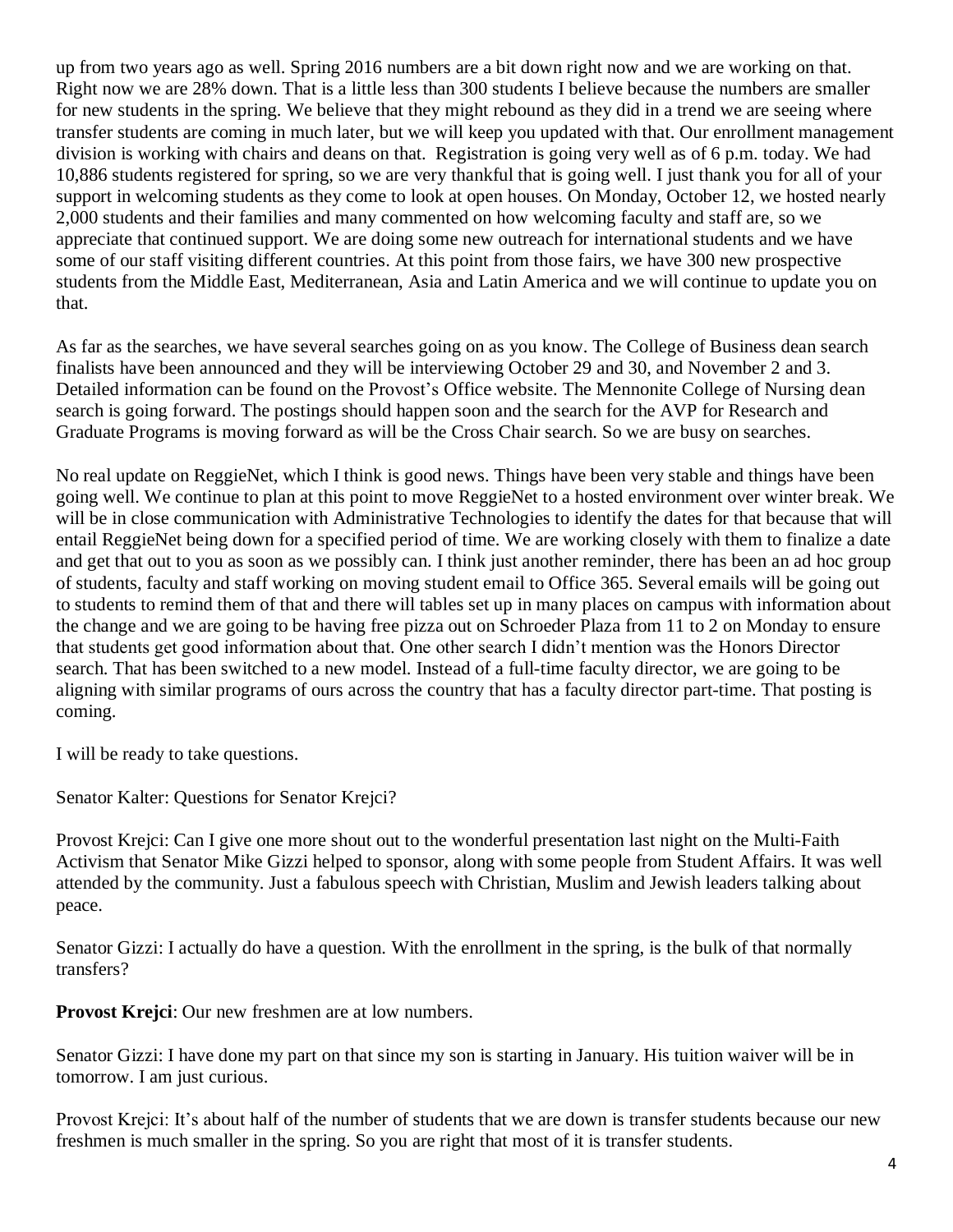Senator Gizzi**:** Thank you. It really was a great event and it's a unique thing when Diversity Advocacy, the Dean of Students Office, Peace Studies and Conflict Resolution can partner with local churches to bring together an event. That is something I don't think we do a lot of at ISU in terms of the partnerships with faithbased communities. It was really a neat thing. I was going to do that in Communications, but she provided the…

**Senator Kalter**: I am sorry I missed it, Mike. I sent one of my interfaith…one of my former grad students to you. Any other questions for Senator Krejci? I have a feeling, Senator Krejci that you are being discreet about this, but I think maybe we should announce this, sort of pseudo-announce this. Is it correct that Mark Walbert this morning suggested that we may have about two weeks with ReggieNet down?

Senator Krejci: He did announce that. We don't know the specifics about that, but it is his perception that ReggieNet would be down for approximately two weeks over winter break, but I am trying to clarify that. There is some question about whether there would be some simultaneous running, so that would shorten that time.

Senator Kalter: I mention it just because I think that a soft rollout may be better than suddenly finding out during finals week, for example.

## • *Vice President of Student Affairs Brent Paterson*

Senator Paterson**:** I also wanted to congratulate Senator Gizzi for a great program last night. It was very interesting and really motivating to hear the speakers. More importantly, I wanted to say that Senator Lessoff has been very good at not jaywalking over the past few weeks. We have had several discussions about that over that time period.

Senator Lessoff: I confess.

Senator Paterson: The night after the last Senate meeting, I saw Senator Lessoff jaywalking and tried to run him down.

Senator Gizzi: You wouldn't have been the first.

Senator Paterson: I wanted to mention that the vice presidents and President Dietz have had the opportunity to meet the Homecoming Court Monday night. It is a very impressive group of students that are very active at the university and are very good students as well and you still have the opportunity to vote for the King and Queen. You can go to MyISU online. You can put your vote in there. So if things get boring later, you can use your computers or iPads to do that. I also wanted to mention Student Affairs Support for the Textbook Affordability Committee. We recognize that textbook affordability and affordability of education for all students is very important, so we are anxious to be a part of that and move forward and try to find ways to improve those opportunities for students to have more affordable textbooks. Senator Kalter mentioned about room and board and this week I received the comparisons for room and board rates at the public universities in Illinois. Illinois State's room and board rates are  $7<sup>th</sup>$  among the 12 public universities. So we are trying to continue to hold down those rates and we did that this year in special recognition that we need to have some more flexibility in tuition as we move forward. That concludes my comments.

Senator Kalter: Are there any questions for Senator Paterson?

Senator Lessoff: Regarding jaywalking, now I have reformed and I don't cross anymore from the parking lot behind Milner Library, which is across School. So I very patiently go around and cross College and then over School. Today, I was very patiently waiting after having gone out for dinner at College and School where last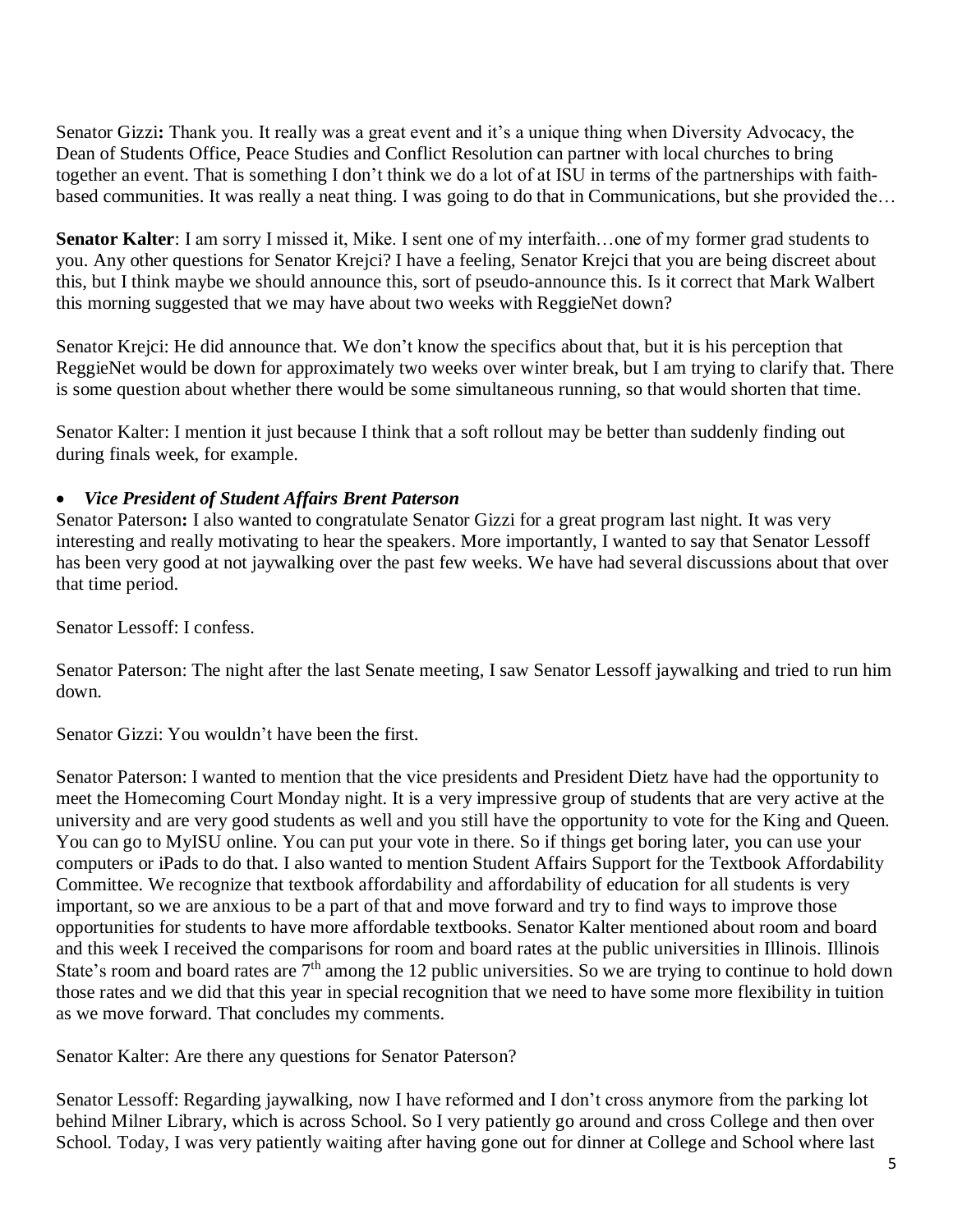time people said they didn't want any fines and weren't crossing and while I was waiting for the light to change, there must have been six or seven people crossed against the light and I was thinking where are the people to give them their \$50 or \$120 fine. So not to beat a dead horse, but clearly the warning only lasted a brief time, which is human nature.

Senator Paterson: That is very true and actually the corner that you mention is one that we have continued to have discussions both within the university and Town of Normal on how we might be able to improve the lights at that section to provide better crossing. Hopefully, we can come to some resolution on that specific area because I agree with you. That is probably one of the worst corners certainly around campus. There are too many directions that people are trying to cross and not very clear on that. So I don't know what the resolution may be, but I know that Senator Alt has been having some discussions with the Town of Normal and we are continuing to have those discussions.

Senator Ellerton**:** I have a related question, but this one to do with bicyclists across campus. Today, a colleague and I were walking across to the luncheon and the colleague was about one step ahead of me and I screamed because there was a cyclist and without some warning, my colleague would have been knocked to the ground. The cyclist never saw, never heard. He had earphones on and kept going. Little did he know that by stopping about 20 yards further on, we had time to catch up and confronted him. Totally, totally oblivious of what had nearly happened. My question is this. Is there any possibility that on the cycle racks that maybe there could be a notice, some warning please take care, or some way of reminding students that there are other users of those paths?

Senator Paterson: At same time the campaign was for jaywalking was also bicycle safety. So both the Town of Normal Police and the ISU Police were issuing reminders to people about bicycle safety and I believe they also issued some tickets. I think, as you mentioned Senator Lessoff, we are all creatures of habit and people go back to doing what they have always done. They don't see a police officer around. We know that for people who speed in their vehicles as well. So the campaigns help to reduce it for a while, but they don't always have a lasting effect.

Senator Kalter: Is there a speed limit for bikes on campus or a rule that you should get off your bike when you are on a pedestrian walkway, as you would on a sidewalk for example in the Town of Normal?

Senator Paterson: I am not aware of any policies specific to bicycles on campus.

Senator Kalter: I might suggest that because I somehow survived a campus that was very bike friendly, partly because of bike paths, but also because people understood that when you are in a pedestrian zone… I don't know how fast the person was who almost hit Senator Ellerton's colleague, but perhaps having some signs around the perimeter reminding bikes to go slowly might help.

Senator Winger: It would seem to me as somebody who occasionally cycles, that a bike lane would be a better idea. You are never going to catch up with enforcement anyway. The thing about bikes is when you slow down, they eventually fall over. So, I don't know. That seems lost on some. So, yeah, in Europe, one sees bike paths all over. If it is a big problem, and I don't know that it is, then that would be my preferred way to go.

Senator Kalter**:** We offer our condolences to you, Senator Winger, for not knowing how to slow down without falling over. Any other questions for Senator Paterson?

### • *Vice President of Finance and Planning Greg Alt*

Senator Alt**:** The previous comments by President Dietz provided a good update of the continuing budget stalemate and the numerous ongoing efforts to advocate for higher ed, so I don't have anything to add that other than to note that our Board of Trustees is going to move forward this Friday with action to approve our FY16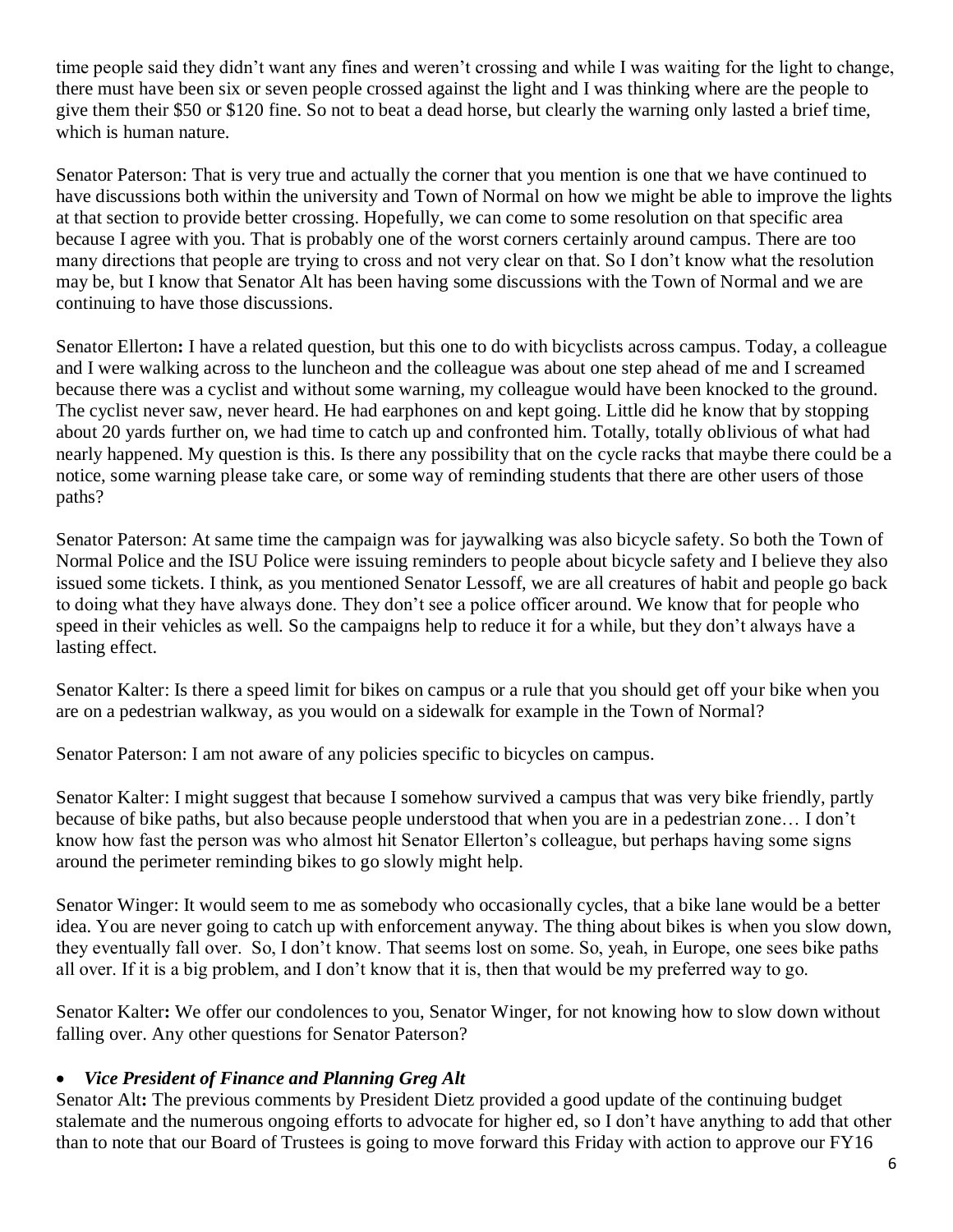operating budget, but they will do so in a way that it will contain a contingency clause to address any appropriation reduction that the state might eventually make. And the Board will also move forward with approval of our FY17 operating and capital appropriation requests, which was discussed at the last Senate meeting.

I have a few facility updates. If you have gone to the south end of campus near Main Street this fall, you will see that demolition the south campus residence halls is finally well underway. Abatement of asbestos containing materials will be completed late this fall. The actual demolition of first the Feeney Food Center is scheduled for completion by mid-February. Hamilton-Whitton residence hall will be down in April with the Atkin-Colby Hall down in May. In the summer there will be landscaping and site improvements to be completed before next fall. The progress of the design work and eventual construction of the Fine Arts renovation is not as good. In case you were not aware, this project finally did get approvals this past spring and contracts in order to complete the planning and design work, but unfortunately because of the state's unsettled budget, all work on that effort was stopped effectively June 30 and has not been started since then. Once the budget is finally passed, it is hoped, though it is not certain, that work can begin again on this project to continue completing the planning work, design and development and the development of construction documents, but that will still take 15 months, so this is really delaying that project. Even at that point when those documents are completed, the next major step for that project will be for the governor to then release the construction funds in order to for the construction portion to be bid. I will occasionally update you on the project, but at this point, until the budget impasse, we expect no progress. Finally, if you are wondering what has been going on at the entrance at Milner Library, late this past summer, our Environmental Health and Safety noticed that there were some cracked and broken bricks on the overhangs at Milner Library. So caution tape barriers were installed for safety while an engineering firm was hired to do an assessment of the work required to do the repairs. That assessment has been completed and the repairs will be completed by end of November.

Senator Kalter: Any questions for Senator Alt?

Senator Dyck: Yesterday morning, I was giving a test in Horton Fieldhouse and both the ceiling and floor were shaking from the noise on the roof. I am wondering what is going on because it was not a conducive teaching environment, especially for a test.

Senator Alt: There is a portion of the Horton flat roof portion, the roof is being replaced.

Senator Dyck: How long will that be so that I can plan for my next test?

Senator Alt: It should be finished this month.

Senator Dyck**:** Okay, then we should be okay. Everybody was looking at the ceiling. It was like the sky was falling.

Senator Thurman: I can confirm that. I was in that. I was taking the test.

#### *Action Item:*

### *10.18.15.01 Sick Leave Policy - Revised (Administrative Affairs and Budget Committee) 10.18.15.03 Sick Leave Policy: Return to Work Procedures – Revised*

Senator Kalter**:** You have received copies that were revised since our discussion last time. I was hoping that Senator Powers would be here while I read for the first time this year the reminders about action items, which I neglected to read the first time we did them, but I just want to remind people that you have to first be recognized by the chair to call the question. Don't say it in my ear, Senator Powers. Don't say it on the floor. You actually have to raise your hand, and I recognize you and the chair can determine that there are still members waiting to debate, so I do have the power to rule that motion out of order. I am not going to read the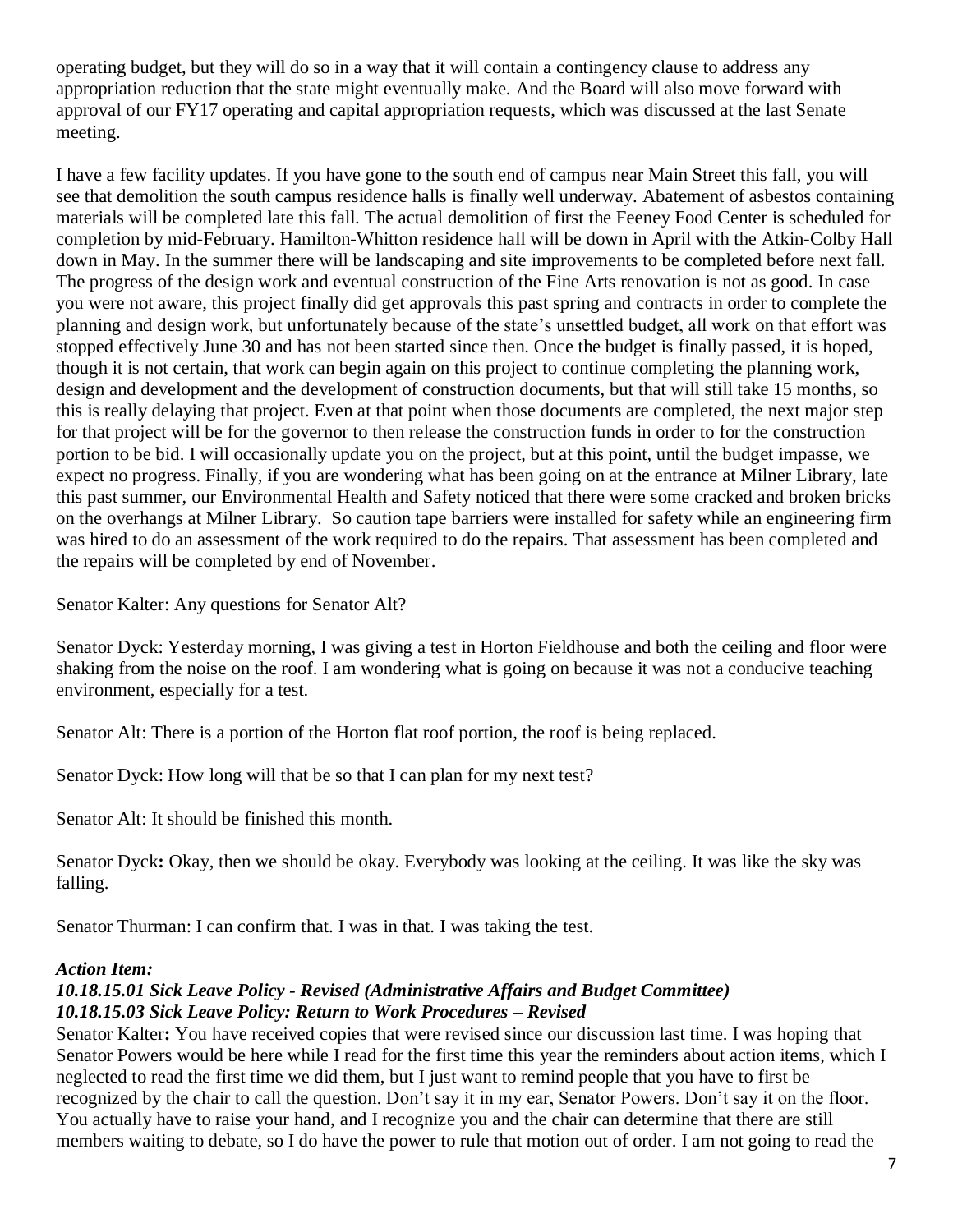rest of it unless it gets totally out of hand, but I just wanted to remind people of that and I will hand it over to Senator Lessoff on behalf of the Administrative Affairs and Budget Committee with the Sick Leave Policy.

Senator Lessoff: How much explanation of the revisions since the last meeting is in order?

Senator Kalter: I think just going over the main points would be fine.

Senator Lessoff: We introduced the policy last time and I met on behalf of the committee with Janice Bonneville of Human Resources to try after Ms. Bonneville had drafted some revisions based up on the conversation last time and we tried to accommodate all of the points that were raised both in the policy itself and in the attached return to work procedures, which are not something we have to vote on. Those are procedures followed by HR based upon the university policy, but one of the main innovations that came out of discussion with HR and university legal counsel was that employees would really benefit if in a very public place, procedures and explanations were readily available so that the internal process that was followed HR when somebody wanted to return was articulated clearly to everybody. So people can look through that and both of the substantive comments that were made on the floor by Senator Ellerton and Senator Brauer on behalf of Senator Soeldner, we tried to make the Return to Work procedures very precisely address them.

In the policy itself, we also tried to accommodate all of the comments that came up. In the version that was sent to the Senate, for some reason, comments that I had deleted reappeared in the version that you received. So this particularly matters on page 3, under extended sick leave can be used in the following manner. After consultation, the committee agreed with HR to delete the sentence "Usage of extended sick leave by an employee may be subject to FMLA at the discretion of the employer" and only one comment—there were three comments there because it was an internal conversation--only one comment matters and it is the comment LA4, which I wrote, which is essentially based on discussion in Senate, October 7, FMLA Policy itself needs revision, which is one of the things that came out of these conversations and the section below makes the intended point more clearly and one of the things we are hoping to do, based upon this discussion is that at a future point, whatever committee of the Senate gets ahold of it, again work with HR on revising that other important policy. The significance of that is that people were concerned. The question was asked before by Senator Kalter about employees being pressed into taking FMLA and what effect that would have on the amount of time available during the year. The rationale for that, and Ms. Bonneville can correct me if I am incorrect, but the rationale is to access the extended sick leave, which is that 150 hours that everyone gets, you have to have documentation of a personal illness of sufficient severity and FMLA is prima facie. If you apply for FMLA leave, that prima facie counts as certification that you have a personal illness of sufficient severity to access that very important benefit, but we felt we could delete the sentence because the next provision, sick leave used in sequence, explains the whole matter adequately.

The only other substantive issue, which is on the next page, on page 4, under Return to Work, some Senators suggested that the revised phrase from last time "for the same medical reason" was ambiguous. The idea is that as a matter of university policy, and HR thinks this is necessary for both for the university's purposes and for the protection of the employee, if somebody has been off for five consecutive work days, they should have some medical documentation. The phrase itself is ambiguous and we might accept as a friendly amendment, if this were the sense of the Senate, substituting "same" for a "single" medical reason, but HR is pretty clear and Ms. Carlson can talk about this better than I, that they need that release for returning to work after having been off for five consecutive work days, people should provide documentation and that is their position.

**Motion XLVI-22:** By Senator Lessoff, on behalf of the committee, that the Senate adopt the Sick Leave Policy with these various changes.

Senator Kalter: Before we move to debate, thank you also on the first page for putting in the link to that FMLA Policy. Whether it is updated yet or not, it is nice to have that link. I will also mention, we do a soft move into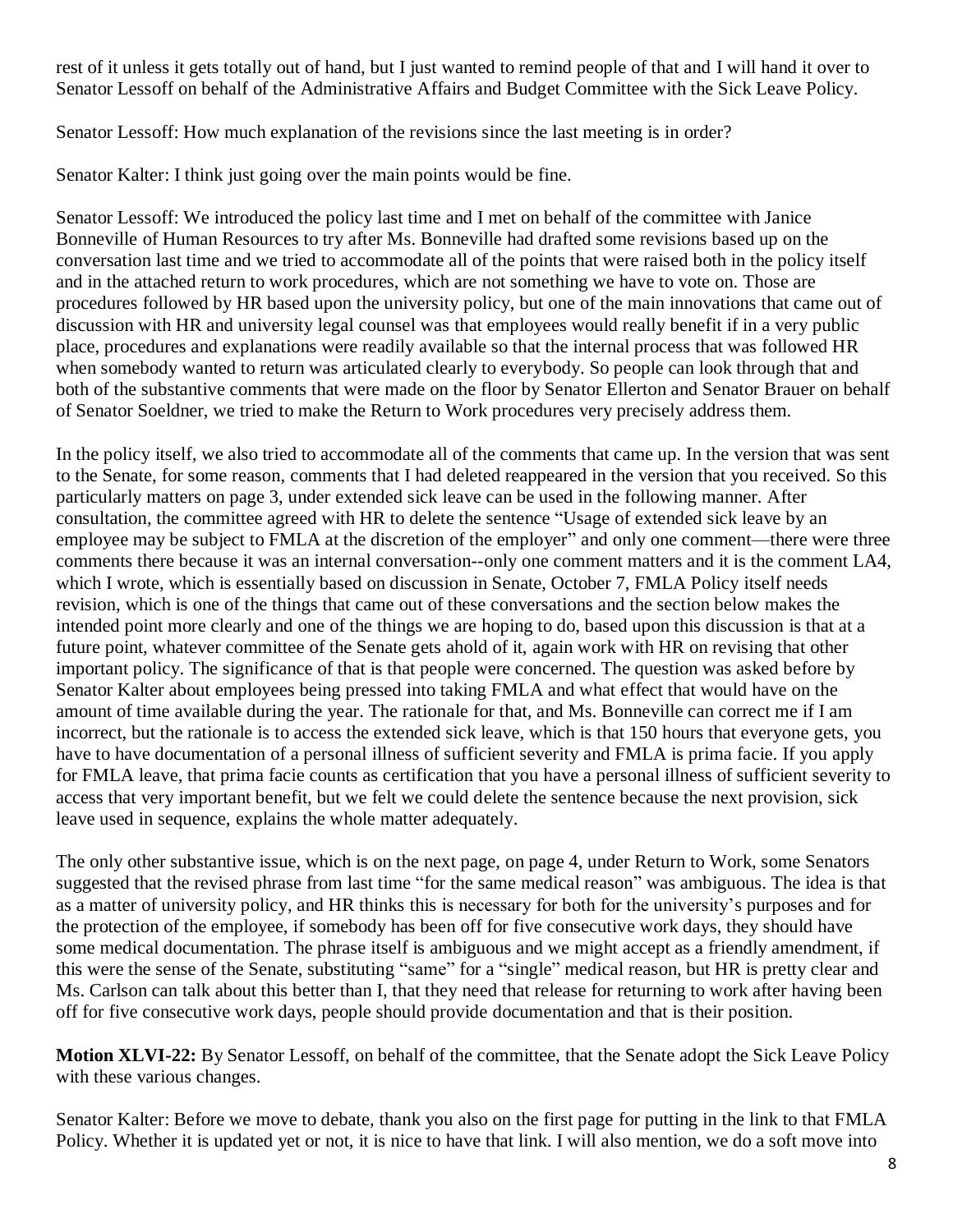action items. If you do have questions, they are welcome. Senator Lessoff has brought up the one on page 4, but let me ask first is there debate? Is there argument for or against this policy?

One thing you had brought up on page 4, this was not in the policy last time, it originally read under Return to Work, second sentence, "an employee returning to work after being off work for five consecutive work days or more will need to provide," and I think as a result of that conversation was added "for the same medical reason." My only concern there was the clarity of that since there is no antecedent to "the same," like same as what? So as you said, I just wrote down you were suggesting potentially a friendly "for a single medical reason." I had written down "for a continuous medical condition" or "for a serious medical condition." I think also "ordinarily" had been suggested without that phrase. So I am wondering if it is the sense that that needs to be clarified so rather than just the people in HR reading this policy, the people outside, the employees, when they read "for the same medical reason," they make think "same as what?" as opposed to "a single medical reason." Would it be a friendly amendment to turn it into "for a single medical reason"?

Senator Lessoff**:** We would consider that a friendly amendment.

Senator Ellerton: My only question there would be what if someone has complications arise as a consequence of a particular medical condition. I can imagine an employee wondering does that qualify as the same because it isn't a single medical condition because it is something that was compounded. It is a technical question, but it is a question of word crafting around that to avoid any confusion.

Ms. Bonneville: If the employee is out for a condition to begin with, then we have some flexibility. We do have those situations where maybe someone is out for a procedure and then something happens, then we can adjust the paperwork accordingly without any penalty to the employee. I agree that changing it to a single medical reason makes it a little bit clearer for the employee.

Senator Kalter: Is there any further debate? Alright, seeing none with that friendly amendment, so we are having it for a single medical reason, we will vote.

The policy, as amended, was unanimously approved.

Senator Kalter: Thank you Tammy Carlson; thank you Janice Bonneville for your great work on this policy and we can finally put that third of three policies that came off the website years ago back on. Wonderful.

#### *Communications:*

*AP Credit - Public Act 99-0358 Sense of the Senate Resolution (Senator Ellerton) AP Credit Sense of the Senate Resolution Information (Jonathan Rosenthal, Associate Provost for General Education)*

## *AP Credit Policies*

### *AP Credit – University Catalog – pg. 47*

Senator Kalter: We move on to the Senate of the Senate Resolution. I understand that there has been word crafting all day for possible alternate language, so if you will pull out from your packet what you received as the AP Credit - Public Act 99-0358. Senators Ellerton and Daddario have a handout to pass around for you as well. I suppose I should give the background on this and hand it over to Senator Ellerton since she crafted the Sense of the Senate. Basically, over the summer, which I think is interesting timing, the state legislature, while they were not getting a budget for us, decided to impose upon us and all other public universities the requirement that if a student gets a 3 on an advanced placement exam, and that can be whether or not the student has taken an advanced placement class, that they must get college credit. So, even though…I want to first of all thank Jonathan Rosenthal, Jim Jawahar, Jonathan Lackland who all tried to lobby against this bill and who had some success in getting the language shifted so that it was not quite as onerous as it had been originally,…essentially, I think I have stated my position on this. I believe that this is a blatant violation by the state of a university's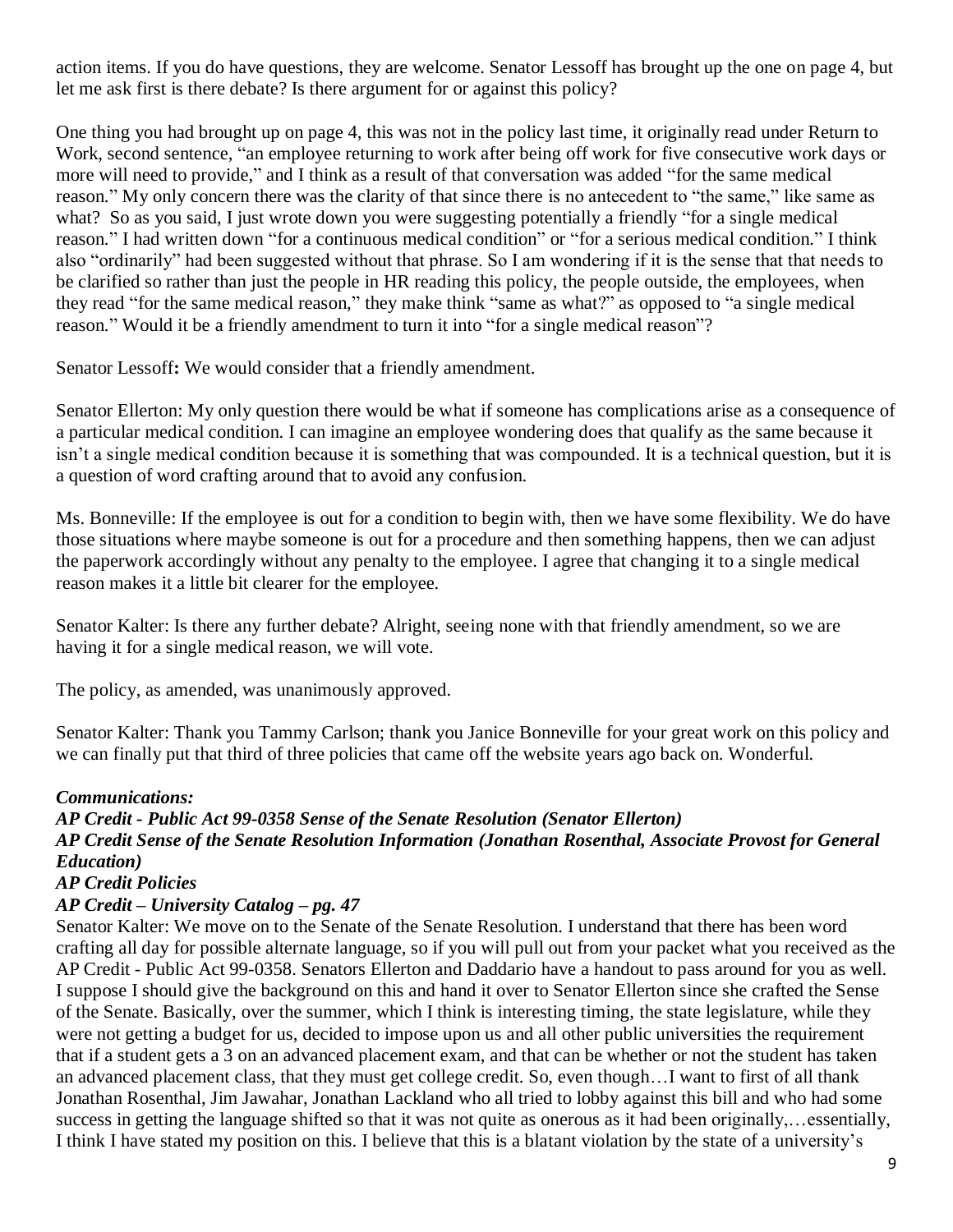institutional academic freedom and I don't agree with states legislating things that professors understand better. Senator Ellerton, do you want to say a little bit about your crafting and then your work today with Senator Daddario to come up with slightly different language.

Senator Ellerton: I thought it might be helpful to read a little of the actual law to give people a background. I won't read it all, but I will read part B, which is the one in question and then part C, which alludes to what is going to happen in the future. So part B of this act reads "Beginning with the year 2016-2017 academic year, scores of 3, 4 and 5 on the College Board Advanced Placement Examinations shall be accepted for credit to satisfy degree requirements by all institutions of higher education. Each institution of higher education shall determine for each test whether credit will be granted for electives, general education requirements or major requirements and the advanced placement scores required to grant credit for those purposes." Part C starts "By the conclusion of the 2019-20 academic year, the Board of Higher Education, in cooperation with the Illinois Community College Board shall analyze the advanced placement examination score course granting policy of each institution of higher education and the research used by each institution in determining the level of credit and the number of credits provided for the advanced placement scores," etc. and it goes on a little more. In other words, although they have conceded a little of the language as to what we can give credit for, they have said they are going to monitor this and examine what institutions are doing in 2019-20, so it is not over yet. The reason for wanting to have a Sense of the Senate to express our concerns about this arose because it is one aspect of an interference with the academic mandate of institutions of higher education. So we cannot change it, it is law, it is a public act, but that does not mean we should not express concern about what has happened and particularly I believe in light of what they are foreshadowing is a continuing monitoring and dare I use the word heavy handiness of the state saying what we should do.

The change in wording that Senator Daddario worked on was really a crafting to try to state as clearly as possible the level of concern, so we added the words "deep concern and disappointment." We had had "concern." I should add that in the second paragraph in the updated version that we handed around, it says "must be given college credit for that course." The words "for that course" should have been deleted and not be there because we are told that we have to give credit but not for a particular course. We took out from the draft that you had to this version, we specifically said "many faculty are concerned." In this version, we simplified that to say "we believe that for many courses, a score of 3 does not necessarily reflect," because some courses do have an acceptable score of 3. Many have 4 or 5, but some do have 3 currently, so that does not change what was on the books. So hence the words "necessarily reflect." We tried to strengthen the point acknowledging what the drafters of the act claim, that accepting scores of 3 will encourage students to stay in Illinois, we are stating that we believe the new law is potentially condemning them to failure and as such undermines any attempt to encourage in-state university attendance given that we believe a score of 3 may not represent adequate knowledge in that discipline. And finally we tried to strengthen the earlier statement by adding a final phrase so that now the last sentence reads this new law challenges and erodes that trust and raises concerns about the potential of the state to interfere with the academic mandate of state colleges and universities. With that I am happy to take, and I am sure Senator Daddario will join me, in responding to comments and questions.

Senator Kalter: Is there any discussion?

**Senator Johnson**: This isn't necessarily about the content, but I did notice that a few times in the document you put a score of a 3.0, which as far as I know, the scores are in whole numbers and also the public act that you read from had them referenced in whole numbers, so I think that should probably be changed.

Senator Ellerton**:** Very good point. Thank you. That shows my mathematics background.

Senator Kalter**:** Further discussion.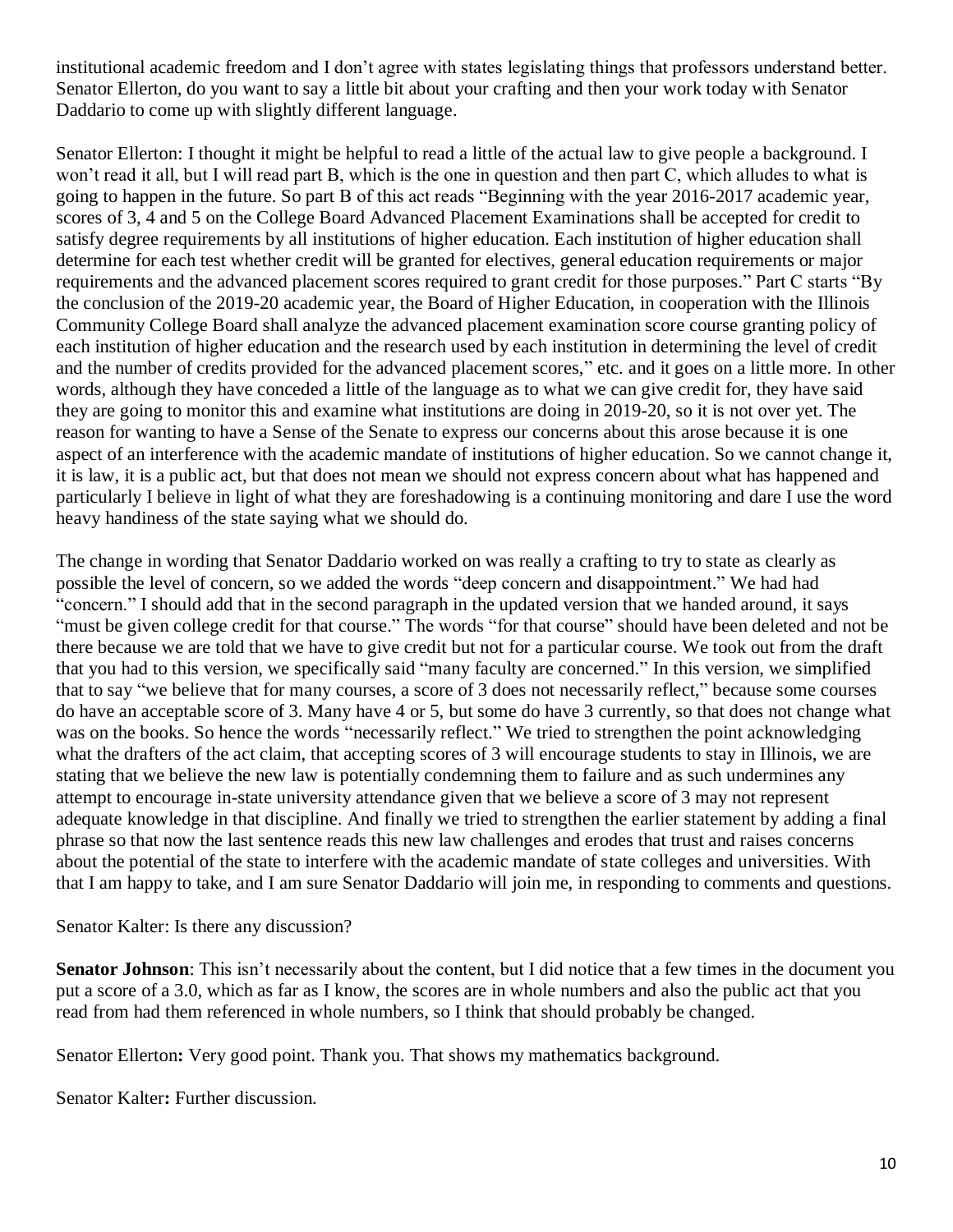Senator Gizzi: I appreciate where the Executive Committee is coming from with this, I am just not certain that I see what the point is. The reality is that legislatures pass laws. They pass lots of laws that we don't necessarily like, but they possess the general police power. The power to regulate health, safety, general welfare and morals. We may not like it, but they possess that power. That is the power of the General Assembly of the State of Illinois and the time to be arguing about this is actually what we did when we sent, Jonathan Rosenthal's letter really captures the effort that universities made and IBHE made to say don't do this, but the reality is that the legislature chose to do this. Why? Because it costs nothing. These are easy things legislators can do. They can't pass a budget, but they can do that, but it's their power. Who are we sending this to? What message are we trying to make by this? I am just not convinced. We do this over and over again and I have encountered this for years in the IBHE Faculty Advisory Council. We get outraged about stuff, but it doesn't actually serve any good end. I think that the reality is I would prefer a Sense of the Senate Resolution that thanks Jonathan Rosenthal and others who worked so hard to try to combat this. I just don't think we need to spend a lot of time on this. Thank you. I'm opposed.

Senator Daddario: One of the ideas I brought up in the Executive Committee is that when you, my understanding of the potential efficacy of a document like this is not in the present moment to effect any change, but it is what I call writing for the archive. So we are essentially establishing a position that in the future can be referenced so that when further conversation comes up, for example, when they try to enforce what they have planned for 2018-2019, there is more material that we can build our case upon. I guess one could look at it as mostly a rhetorical strategy as opposed to an entirely substantive strategy, but I think when it comes to this, putting a document out like this, allows us to keep our foot in the door so to speak and give us the platform for related things.

#### Senator Gizzi: For whom?

Senator Kalter: So let me also articulate some of what the Executive Committee talked about. I think I already said one of the reasons why institutional or academic freedom in general is an issue is because states can interfere with what is taught, how it is taught, who teaches it, etc. If we don't do this now, when it is this level of interference with things that have always been the purview of our faculty, when are we going to do it? As I also opened with, the fact that they pushed this through over the summer without giving any of the Senates any chance to comment on it at all, I consider that sort of a Christmas trick although it happened in the summer. So I think that is what is at issue is that not only are we having our traditional powers taken from out from under us erosion by erosion by erosion, but it is being done behind our back and at the same time in our face, so to speak, and I would be perfectly happy with having another Sense of the Senate Resolution giving high praise to Jonathan Rosenthal, Jim Jawahar, Jonathan Lackland, our president and the other university presidents who fought against this, but I think that we need to make a statement, both as faculty and as students because the students on the Executive Committee were also against this and thought that this was very important. I wish that Ryan were here to sort of speak to it.

I wanted to make just a couple of editorial comments about it. I think that when we say in the last sentence of the first paragraph "our deep concern and disappointment about the introduction," it is now more than introduced but actually enacted. So I would suggest changing introduction to enactment. It sounds like we are taking out in the first sentence of the second paragraph "through this act, all high school students who achieve a 3 or higher on AP subjects must be given college credit" without the "for that course," so taking that out. But in the next sentence, "we believe that for many courses." I would suggest changing courses to disciplines so that we don't confuse that issue about courses. What the English Department's undergrad curriculum committee is going to recommend to the department as a whole is that we have to give credit to a 3, but not to attach it to any particular course. That is about the minimal that we can do. I would also mention that the College Board considers that what they called junk credit. I told them that I thought that was offensive. Getting 3 units of college credit is not junk. It is basically passing out of a course. In other words, being able to not take a course in order to graduate. That is not junk, that's substance, and so for them to be calling it that. I also would remind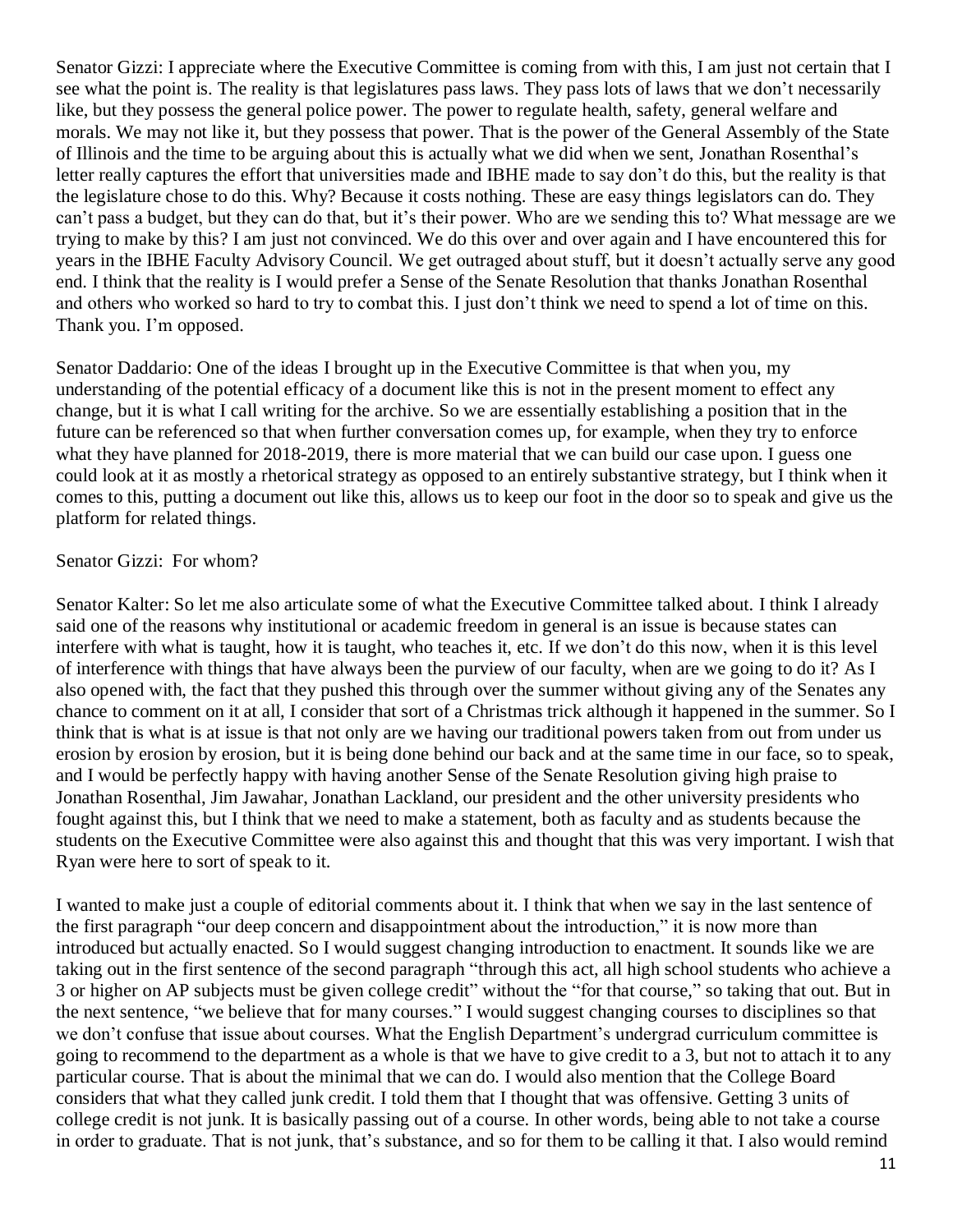us, and I know that this tempts this fate, but I think they are probably going to go further than this and try to force it into which course you give it for and probably go to several different states to try to get this everywhere. So those were some of the reasons that I came out in favor of having a Sense of the Senate Resolution for this.

Senator Winger: For clarification, the they there in the last sentence was the College Board?

Senator Kalter: Yes.

Senator Winger: I didn't quite understand what you meant by the junk comment.

Senator Kalter: They helped a group of parents lobby for this legislation and apparently in the discussions about it, the way that the dissatisfied parents and the College Board were referring to it when you gave credit, but didn't attach it to a course was that that was junk. In other words, you get credit towards graduation, but you don't get credit for English 125.

Senator Winger: And they felt that that was junk?

Senator Kalter: That you should have it attached to a course. Even if the English Department says that if you get a 3 on the AP, it is essentially the equivalent of flunking our 125.

Senator Winger: Yeah, the College Board is getting pretty cheeky.

Senator Kalter: Yes.

Senator Winger: I would second your remarks. I think there is, slippery slope arguments are used too often, but here, it is just one step further to are they going to step in on, and they have been in other states, moves to step in on the way American History is taught, which is where I live, but also if you think you are exempt in the sciences, of course you are not. Darwinism or young versus young earth. I am shocked that the governance structure of the university even allows this. Maybe somebody has more experience with the Catholic universities, but I think back in the sixties, they got accredited by separating their academic institutions from the dictates of the Holy See. Otherwise, they wouldn't be accredited and I am kind of surprised that our governance structure through the Board even would allow the state to meddle at this level with an academic matter. Yeah, the police power. I guess it comes to the fact the State of Illinois rather than through the police power indirectly, the State of Illinois has a 17% stake in this place now. Is that it? I think we should say that we would be willing to obey 17% of the time. I would move that we add that. They are not paying the piper, they can shut up. But they really, just more fundamentally, I think that the governance structure of the university has to be redressed. This cannot even be possible. It is just contrary to the academic mission. I am reminded of the basic background for very fundamental documents like Weber's Politics as a Profession and Science as a Profession. The context of those famous documents was that the Nazi Party was brewing and taking over the university system in Germany and it was its undoing. Since then, Germany has ceded academic leadership worldwide to the United States and we are ready to cede it back, I think. It just should not be able to happen and I think we need a revisiting of the structure of the Board and its relationship with the state, but they are not paying for this.

Senator Troxel: I am in support of this documentation of this sense. My concern though is a curricular one more so than you are meddling in our stuff one. If we make claims that what we're doing is losing control of our curriculum with this and if the state is headed for the way other states have gone with performance-based funding and outcome-based funding and we lose both big C and small c control of the curriculum and what we scaffold in terms of the things we talk about here, critical thinking and success, then it will be important to not only document the concern but also start some baseline data with our Planning and Institutional Research Office and other areas that keep track of such things in the success of students through the curricular process. So I am in support of this.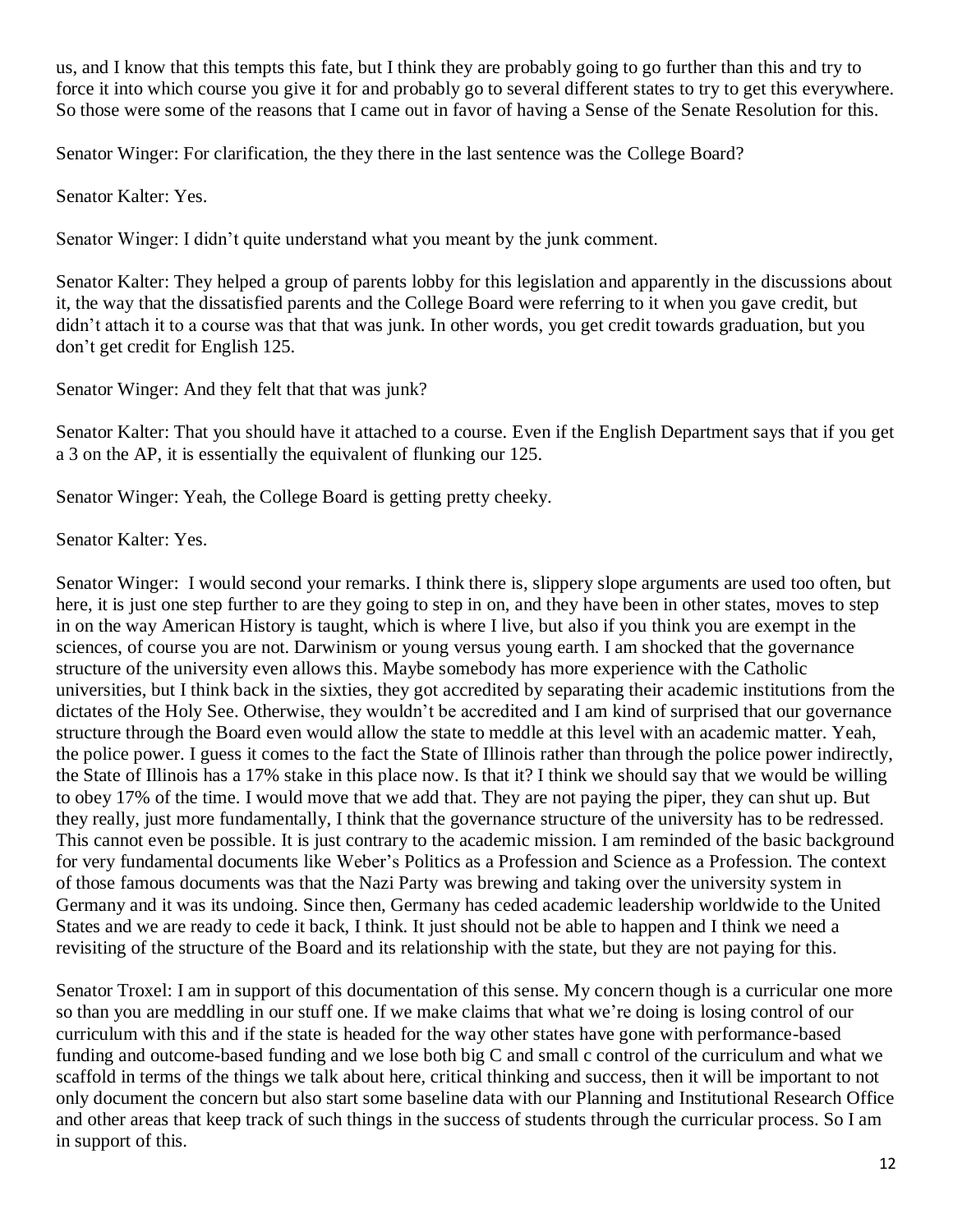Senator Kalter: Is there further discussion? Senator Gizzi, hold a minute. Is there anyone else who wants to say anything before Senator Gizzi, since he had one chance to speak?

Senator Rich: So a couple of comments regarding analysis. Number one, I wonder and I would be happy to be informed on this if there is any knowledge of any analysis done by the legislature on the revenue implications for universities. They are not tremendously straightforward. It is a little bit of a balancing act to understand the revenue implications, but I suspect that were probably no revenue analyses with regard to the impact on universities of doing such a thing. I see a couple of heads shaking no. Second, with regard to analysis and looking at Jonathan's memo, specifically the point that our approach is to base cut scores on student success in subsequent higher level courses, I would like to note that the analysis that this university does in terms of selecting those levels appears from that statement to be both performance oriented and data driven and as a parent of high school students in a number of AP courses this year, I am particularly pleased with a university that makes decisions on that basis. I generally am quite hesitant to endorse Academic Senate statements regarding legislative actions. I tend to be either neutral or speak out against them on frequent occasions. In this case, however, I think it is particularly appropriate for the Academic Senate to be emphatic on this particular item for all of the reasons stated by the resolution itself. Thank you.

Senator Kalter: Thank you. Is there further discussion?

Senator Gizzi: More of a question. Is this coming from the Executive Committee?

Senator Kalter: We discussed, I believe it was the very first Executive Committee of the year. I asked if anybody on the Executive Committee had time, wanted to write resolution.

Senator Gizzi: Why didn't it go to one of our academic committees?

Senator Kalter: Because Sense of Senate Resolutions don't need to. They can come from individuals. So essentially it is really coming from Senator Ellerton, ultimately, who I think by two weeks later had decided that she wanted to put something forth.

Senator Winger: In spite of my support of the general resolution, I thought condemning the student to failure is pretty strong and also further up, I get the sense from the way it was drafted that we're talking about credit for major courses, inadequate knowledge base with which to begin study in the student's given academic discipline, Most of these credits if I am not mistaken are Gen Ed credits, so that might get tweaked. Finally, as much of a threat as AP could be, the Illinois Articulation Initiative does the same thing. Talk about junk credit. The word around town from students I talk to is the best way to get your Gen Eds out of the way is to take a summer course at a community college. It is both cheaper and easier. So there are a number of ways in which we are losing control of the curriculum, not just through AP.

Senator Kalter: Senator Winger, your point about the potentially condemning is an interesting one and I would suggest perhaps language potentially setting them up for failure and the other one that you brought up was the difference between in an academic discipline. I would potentially argue there. First of all, we just happened to be talking about this in English today and realized that it depends on the department whether this is Gen Ed versus major versus both. So there is a variety of stuff on the list on page 47 of the catalog. But I think the sentence there a score of 3 does not necessarily reflect an adequate knowledge base with which to begin study in a student's given academic discipline could potentially stand whether it is Gen Ed or not, or we could potentially add something like with which to begin study in a student's given academic discipline or receive credit in a General Education course or some simple addition like that. I am not sure what the sense of the body would be on that. Senator Ellerton, do you have any ideas there for that particular sentence?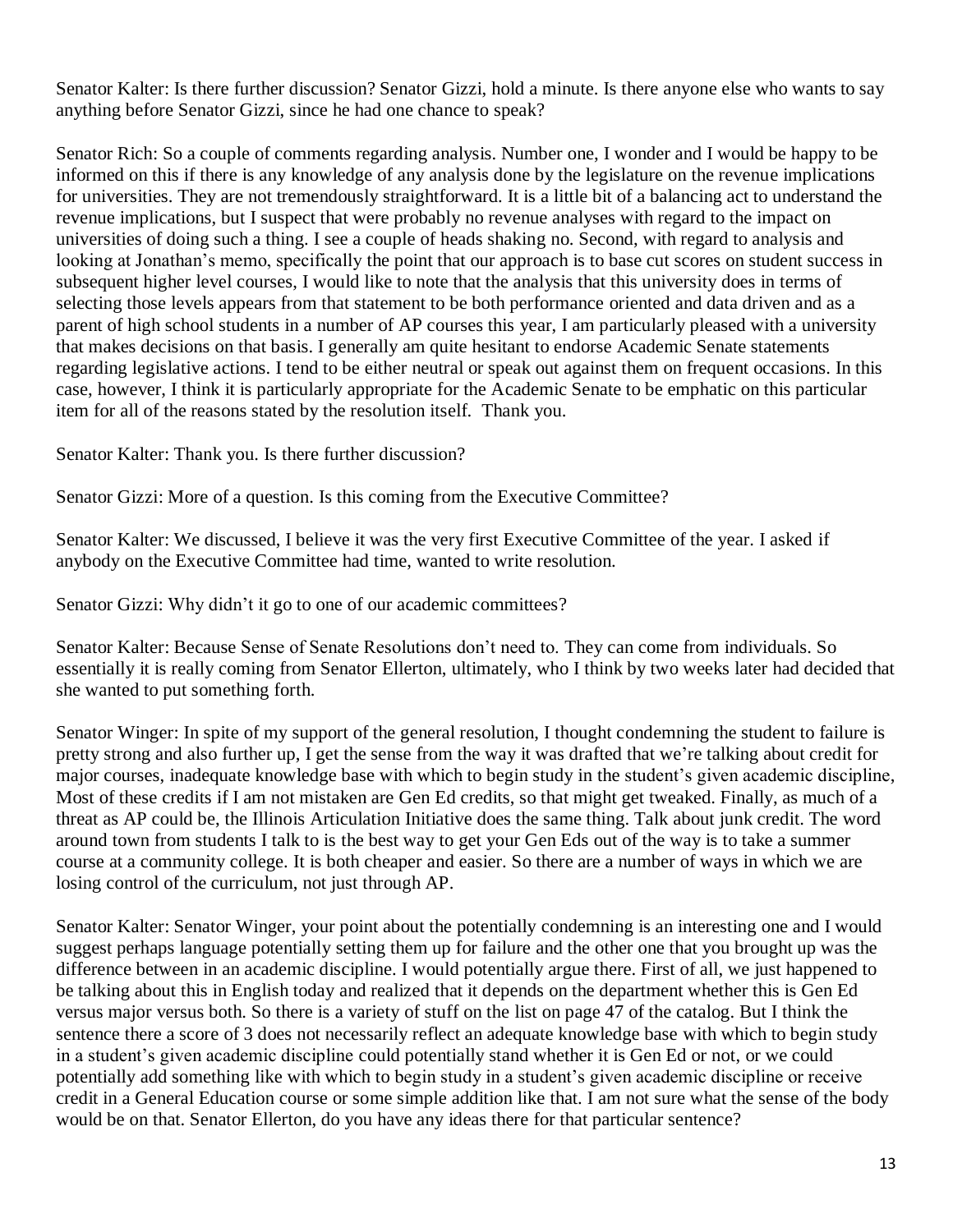Senator Ellerton: First of all, I think we should keep the wording as simple as we can, but I agree you don't want to assume certain about the academic discipline. Certainly there are specific subjects, so it is more than Gen Ed. Setting them up for failure I think would be a friendly amendment because that is what we are concerned about. Which to begin study…I value other's comments on whether that should include or receive credit for a Gen Ed course. That would be acceptable, but it gets very specific. I would prefer to keep it as fairly open because a student doesn't pursue Gen Ed. They are beginning study in some discipline. They have some plans even if they don't start it immediately. So I don't see a problem with leaving that and not covering all possibilities. I should add that my concern and my motivation for writing that is related to what Senator Daddario began with. It is recording our concern particularly in light of the foreshadowing of the 2019-20 review of how universities are dealing with this. That is very specifically into written to the act. That is not going to go away and I believe that we would be remiss not to record our concern of this ongoing interference. We have already seen it in things like the edTPA where students cannot graduate from this university unless they have passed, paid \$300, and passed considerable video, a report, all sorts of showing student work. They cannot graduate as teachers from this university and that score every year is going to be raised. The bar is going to be raised every year. That was government imposed. The change in courses for middle school and elementary has also been imposed. That is causing major changes in particular enrollments. That was government mandated. So the erosion is already there. I do think we need to speak, have a voice that is recorded for posterity so we can refer to it; we alerted you to this. Now you are doing this. We need to record it.

**Motion XLVI-23:** By Senator Ellerton, seconded by Senator Heylin, to approve the Sense of the Senate Resolution as amended.

Senator Kalter: Is there debate now?

Senator Gizzi: I move to table this until we can here from Senator Powers since you said that the student senators had a strong opposition.

Senator Kalter: Senator Powers was strongly opposed to this legislation.

Senator Johnson: Being on the Executive Committee with Ryan, I can tell you a little bit about what we talked about, the students. He said he studied hard for a lot of his exams, as I am sure many students did. If you really study and put effort into a course, you should be getting more than a 3. A 3 is kind of the average score. You can go into a lot of exams and get a 3 even if you didn't take the course. He is worried that that would encourage people to take more of the exams and get 3s and not necessarily have an adequate knowledge that you would get in a college course.

Senator Gizzi: I withdraw my motion.

Senator Kalter: Thank you Senator Gizzi for withdrawing that motion. Senator Heylin, did you want to add anything?

Senator Heylin: I was also going to say that it wasn't necessarily the score itself, but to again archive our displeasure just so that we can build a stronger argument. That was the biggest point for myself when I was talking on the Executive Committee.

Senator Bockrath: I am trying to understand what we are trying to pass or enact. Are we going to be voting on passing a letter to the state government?

Senator Kalter: Essentially when we do a Sense of the Senate Resolution, usually, it depends on what it is, but usually what we do is take this draft that you have in front of you with the amendments that we have already added and we usually will give it to our president so that he can convey it to the people he needs to. There also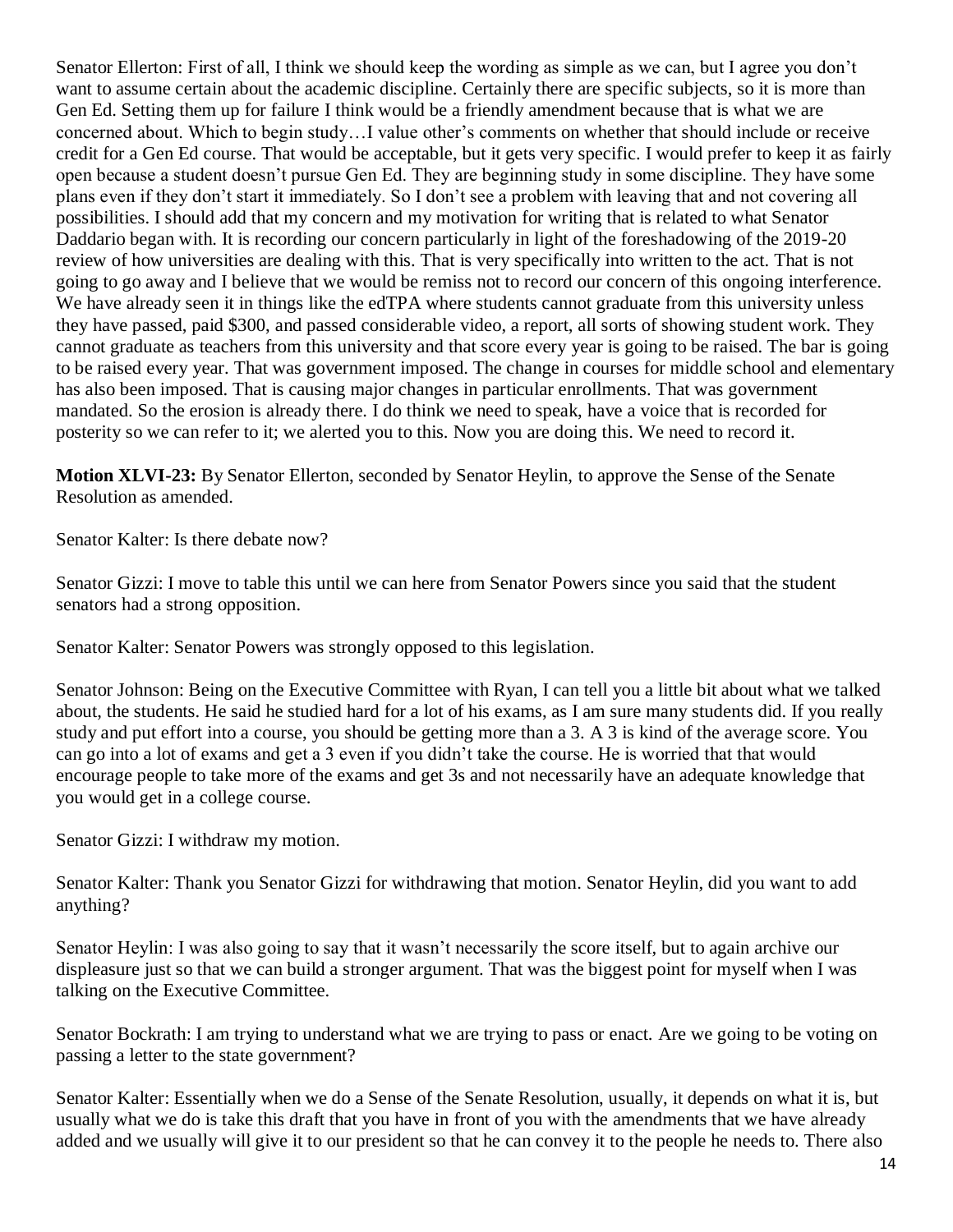interest on the Council of Illinois University Senates. When I brought this up on September 11, some of them hadn't even heard of it, but they were very interested once we decided what we were going to do for us to send that around to them so that the other public universities can also weigh in on the issue. So that is the second audience so that we could potentially have a united front with all of the public universities expressing their displeasure.

Senator Bockrath: Thank you. I have one more further question just to understand the clarification of this item. From my understanding, we have to enforce this no matter what happens.

Senator Kalter: Right now, we either comply or we don't comply and we get the consequences of that. We have never figured out what that might be.

Senator Bockrath: Do you have any ideas of what the consequences could be if we do decide to send this out.

Senator Kalter: I do and I think Senator Dietz does too. I think probably that they would cut part of our budget.

President Dietz: I don't know about the cutting of the budget, but I have talked to the Executive Director of the IBHE Director about this issue and folks are looking very closely at this as to whether or not we are going to be enforcing this and if not, the sense is that you will see more legislation on more issues, more deeply ingrained within the topic of what we all know as academic freedom. I think you invite that. The bottom line is that we are going to comply with this; this is law. We don't have a choice about that. There is some flexibility; there is some latitude with this that at times we may exercise as an institution. Those should be exceptions and I have been told that if the exception becomes the norm, expect some additional legislation.

Senator Bockrath: To understand, to summarize what we have been talking about, if we were to send this out, we could possibly be facing budget cuts?

Senator Kalter: I think we would differentiate between noncompliance and either facing further legislation and facing budget cuts versus exercising our displeasure, which is essentially to say that right now we are going to comply, but essentially back off. You are going too far.

Senator Bockrath: So we are going to comply and accept this item, accepting that students, we have to accept that a 3 on AP tests, correct? We have to accept this item no matter what, correct? We have to accept that a student who gets a 3 in an AP score, we have to accept that and enact that?

Senator Kalter: Each individual department of the ones that you see on page 47 of the sheet that you got, so Politics, Art, Biological Sciences, Math, etc., each department has to decide what they are going to do with this legislation. You might notice that some of them already accept a 3 for certain kinds of credits so they don't have much of a decision to make because they have already determined that if you get a 3, that is essentially the equivalent of the course that is next to that. Others, like the English Department, only accept a 4 or 5 as of now. Like I said before, that is just one example, but we decided that a 3 is not equivalent to any of our 100 level courses. It is not really even a D and so we decided to say we are going to do the absolute minimum and a student will get three units of credit, but they don't count toward the English major. They don't count towards Gen Ed, etc. So that is our recommendation. It hasn't gone to the whole process yet.

Senator Bockrath: So we are enacting this. We are just trying to make resolutions to it, correct?

Senator Kalter: I am sorry; say that one again.

Senator Bockrath: We are enacting this item. We are just trying to make resolutions to it from my understanding.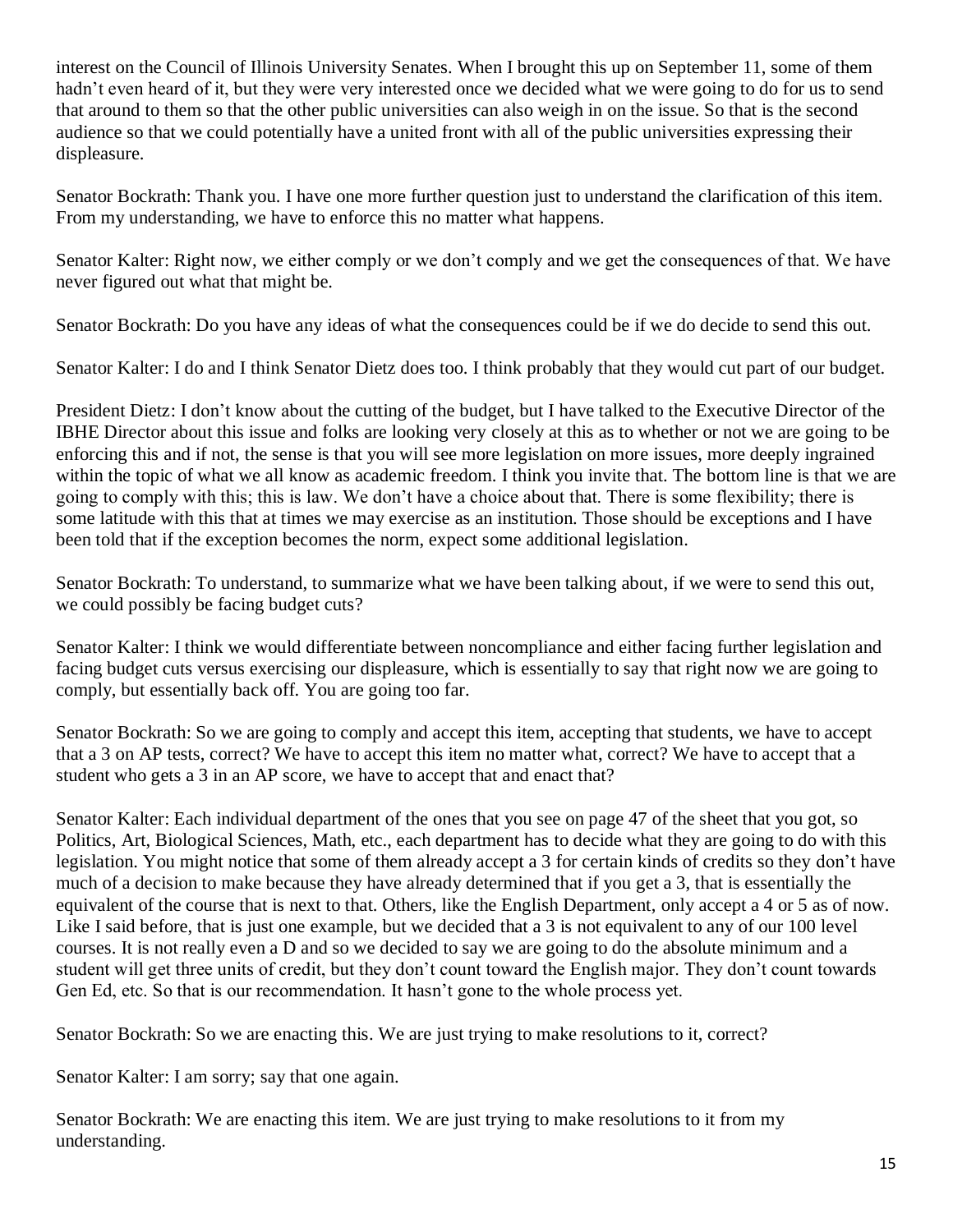Senator Kalter: We are attempting make our voice heard about our displeasure at the interference of the state in our business.

Senator Bockrath: And then if we don't, well because we have to enact this, correct, no matter what happens? If we don't enact it…Are we voting to not enact this, is that what we are voting on, or are we just voting on the letter?

Senator Kalter: We are voting on the Sense of the Senate Resolution. We don't have any control over the legislation. Unfortunately, we are not that Senate. We are an Academic Senate, not a state…If were the state senate, we would probably have a budget passed already because we know how to compromise. We are basically just sending a message.

Senator Bockrath: So we are accepting a 3 as a credit hour.

Senator Kalter: Right now. As of fall of 2016.

Senator Bockrath: So we are accepting that?

Senator Kalter: Yes.

Senator Bockrath: Thank you.

Senator Ellerton: Just a small comment to clarify. That is why the statement begins although we recognize that all public universities in Illinois are subject to the control of the Illinois General Assembly and that the Assembly has the power to change, so we are saying we acknowledge this. We recognize you have the power to make those changes and they're law. So we are inferring we will comply, but we are expressing that concern. So I think the statement is clear that we are not saying please change something. We are saying we acknowledge that we can do this to us, but we believe you are overstepping what you should be doing for universities.

Senator Kalter: Is there further debate?

Senator Chebolu: I have a small question or clarification here. In the second paragraph when we say regardless of current entry scores established by the colleges, are we talking about ACT scores?

Senator Kalter: That is an excellent question. I think that maybe that should be reworded as 'established by the departments' for one thing and I would say perhaps current placement scores or current credit scores.

Senator Chebolu: That needs some clarification there.

Senator Ellerton: Yes, it should be current AP credit scores.

Senator Kalter: Yes, I might reword that as regardless of current placement scores. Let's go over, since the motion is on the floor, let's go over the changes that we have made. In the first paragraph at the point where it says we wish to report our deep concern and disappointment, we changed introduction to enactment. In the first sentence of the second paragraph, we crossed out for that course. Right after that, it says regardless of current entry, we are changing entry to placement. After current placement scores established by the colleges, we are changing colleges to department. In that next sentence, we believe that for many disciplines rather than courses. And then down at the bottom of that paragraph, rather than potentially condemning them to failure, we are saying potentially setting them up for failure. And I think that was it.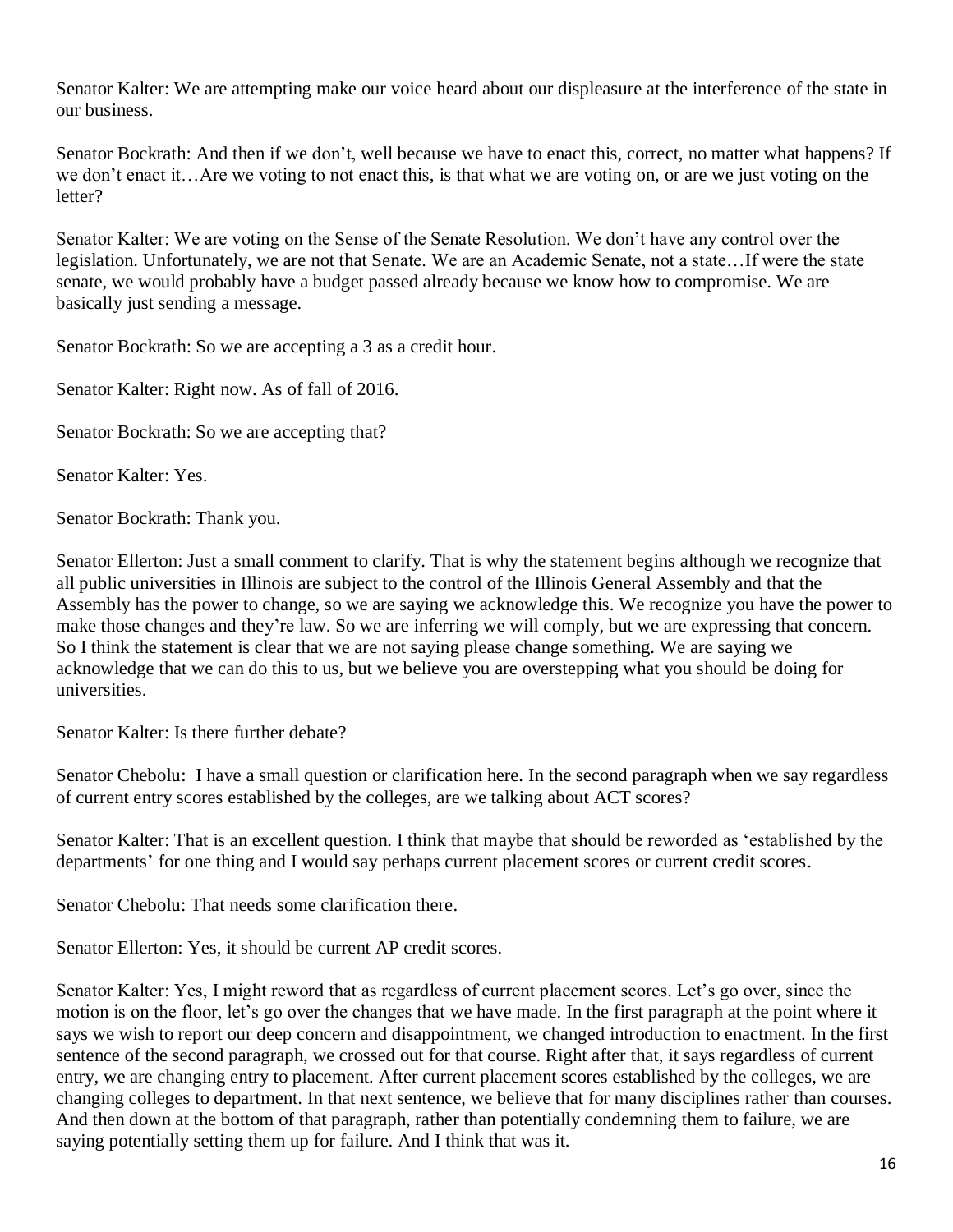Senator Ellerton: A small extra point. 3 rather than 3.0.

Senator Kalter: I had already crossed that out so I forgot about that one.

Senator Crowley: During the discussion earlier, we used the word mission and we use the word freedom. I don't see those two words in this and my sense is that the mission of public institutions and the notion of academic freedom might fit very well down in the third paragraph: "entrusted with the mission and jurisdiction of education policies of that institution." So preserving the word mission that we used in our discussion and the other thought that I had was interfere with academic freedom mandate.

Senator Kalter: Senator Ellerton, would you consider those friendly amendments?

Senator Ellerton: Yes, I would.

Senator Kalter: And I can't remember who, Senator Heylin, you were the second. Would you consider those friendly?

Senator Heylin: Yes.

Senator Kalter: Thank you. Further debate?

The Sense of the Senate Resolution was approved by the Senate, with the exception of Senator Gizzi, who voted nay, and Senator Bockrath, who abstained.

Senator Kalter: The Sense of the Senate Resolution passes. That was excellent debate and discussion.

### *Information Items:*

## *09.29.15.01 Textbook Affordability Committee Proposal (Senator Powers/Academic Affairs Committee) 10.08.15.01 Textbook Affordability Committee White Paper*

Senator Kalter: My alarm just went off at 8:30, so we are going to go through the next things rather quickly. I am actually wondering, for those on you on SGA and especially the SGA senators on Exec, do you want to talk about textbook affordability now or wait until Ryan is back.

Senator Johnson**:** I have a printed out list of points that Ryan gave to me so that we could get through the information session tonight.

Senator Kalter: What I would suggest is that we talk about textbook affordability, have our committee reports, and then move to adjournment. This is just an information item. So we are just presenting both the white paper and the Textbook Affordability Committee. This is coming actually from Academic Affairs, so I am actually first going to turn it over to Senator Gizzi and then he will turn it over to Senator Johnson for Senator Powers' points.

Senator Gizzi**:** All I will say is that the Academic Affairs Committee considered this fully, fully supported it, and I am turning it over to Senator Johnson.

Senator Johnson: Senator Powers would just like me to state that a lot of the information he would cover is on the white sheet, so hopefully people got a chance to look at that. The main focus of this committee would be to research and educate. It would not be to pass policies or mandate any sort of thing. The committee is also longstanding because textbook costs will evolve throughout the years and costs of textbooks is too much and it is time to do something about it.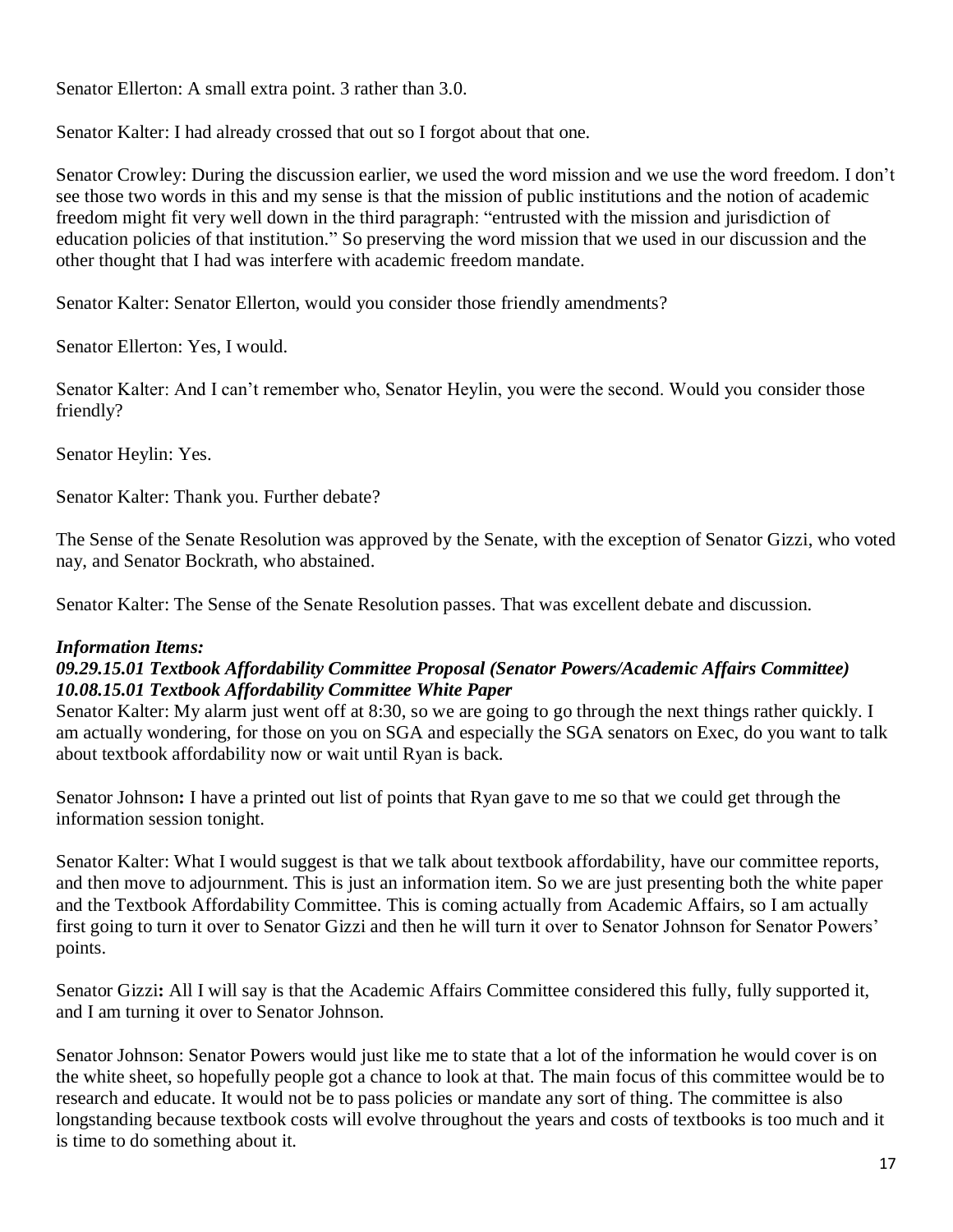Senator Kalter: Thank you Senator Powers/Johnson. Is there discussion or are there questions? Now this is an interesting thing. I don't think that in all of the time I have sat on the Senate that there has ever been the creation of an additional External Senate Committee so this is big. This could be history.

Senator Winger: Maybe I would be out of order. The issue is the creation of a committee? Is that what is being proposed?

Senator Johnson: Correct. It would be an External Committee, so not like one of the committees that meet before this meeting.

Senator Kalter: In our bylaws, there are several different types of committees. Some of them are Internal Committees, like Faculty Affairs and Rules. Some of them are External Committees like the University Curriculum Committee or the University Review Committee. Those are called Senate internals and Senate externals. There are also things called Senate mixed externals, which means that there are some senators and there are some who are not senators. So, for example, most of our External Committees, a senator is not allowed to sit on those. It is against the flow of approval. Here what is being suggested is that we have a mixed committee so that some of the people on it will be senators and some will be non-senators. That is fairly unusual in our structure, but it is a possibility in our bylaws and I think the reason for it is that we have a fairly active SGA and we have a lot of Senators who sit here who understand and hear the issues and they can help with an ongoing committee like this if we decide to set it up.

Senator Winger: My question is we do not now need to have a debate about the merits of doing something about the cost of textbooks.

Senator Johnson: This would just be an information session for questions. We would have the debate at the next meeting.

Senator Winger: So the committee that's being contemplated would then look into the causes of textbook price inflation, for instance?

Senator Johnson: That could be one of the things they do and it would also be kind of suggestions of other things to do, open sources or things of that nature.

Senator Winger: I know that McGraw-Hill is going to go to all electronic simply because the used textbook market is so efficient that you get to sell your book exactly once. So a new edition has one sale to recoup the cost of making the edition. There are reasons for it. The other thing that has occurred to me in this whole textbook debate too is that isn't this really the insult added to injury given tuition cost inflation that the textbooks are really a drop in the bucket. It's an added insult, I agree, but isn't that really the real kick in the pants?

Senator Kalter: I don't know if Senator Johnson wants to address that. I was going to address it, but I am going to pass it to Senator Gizzi.

Senator Gizzi**:** The committee, when we considered this issue. First off the issue is not about the substantive debate about textbook affordability, it is about whether or not we should create a committee to look at these issues. I know at the beginning of the semester, the Provost in one of her comments spoke specifically about that need, that concern. When we discussed this issue, we looked at the original proposal. We actually fleshed it out a little bit. We asked Senator Powers to come back to us fleshing out the duties of the committee a bit more and at the end, the entire committee was universal in the belief that this was a good job that the student government had done and we were supportive that this is something that should move forward. It will be up to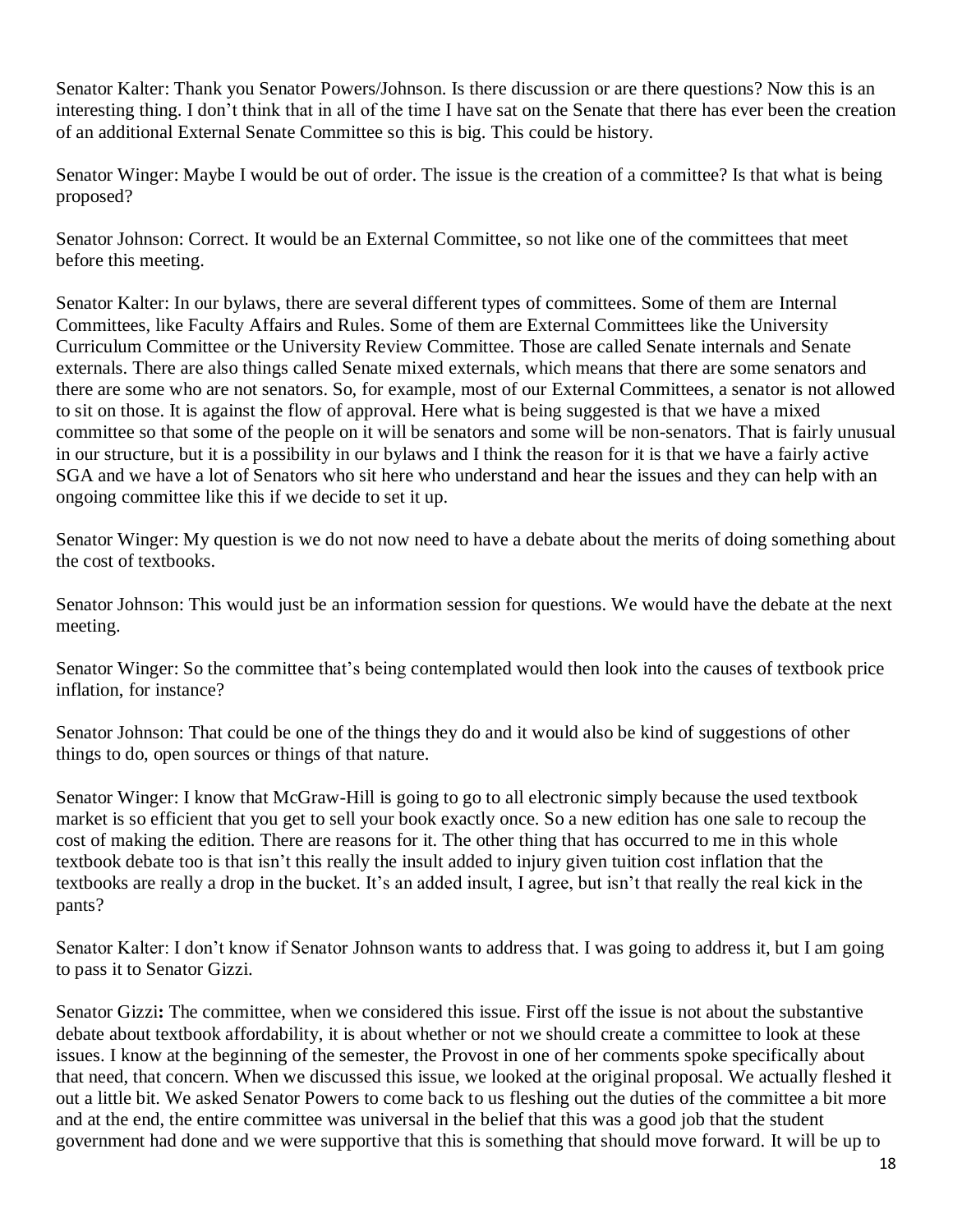that committee to make recommendations. Could policy come before the Senate someday because of it? Yes. We also insisted that this committee would report to Academic Affairs as other External Committees do. So I think from the standpoint of this issue, I was really pleased with the hard work that the students put into this and I strongly think that this is a good thing for us to be considering. These issues, they are out of control and regardless of how books are being delivered, we know that they are not affordable. We can't fix that. No committee can fix the affordability, but at least the committee could try to find ways to help mitigate and think about it to maybe just even educate faculty so that they actually look at the costs.

Senator Kalter: Before I go to Senator Bushell, I just want to say a couple of information things about Senator Winger's point. Tuition right now is in the \$350 to \$400 per credit hour range. Fees are I think in the \$70 to \$80 per credit hour range. Room and board is whatever you can find that is the cheapest. It is in the thousands of dollars per year range. Textbooks, as you read this white paper, are in excess of a thousand dollars per year and sometimes twice that much. That's not peanuts, so I agree with Senator Winger that it is sort of a drop in the bucket, but it is becoming a bigger and bigger drop in the bucket and you also see in the white paper that it has increased 82% where the consumer price index has only increased less than 30%. So I think that is one of the things is how can a committee help students on an ongoing basis control costs and help the university and faculty understand how we help control costs. Just float different ideas out there. Apparently, there are some other universities that have this kind of committee. The other kinds of things that we should be thinking about as we look at this proposal, can we afford having a Senator on the committee. Are people going to be willing to spend their time? Is the structure correct? Are the goals and functions that are here, are they correct? So if anybody has anything that they observe about any of that, please let us know. You will notice that there is the Dean of the Library, who happens to be here tonight, Dean Ward. Either he or his designee is one of the members as well as somebody from the Vice of Student Affairs Office and the registrar. So we have a bunch of people with knowledge about, for example, can we go to digital course reserves for some types of books in order to save money there and then get sort of copyright kind of clearance on various things.

Senator Bushell: My understanding of the External Committees and the structure there is that they are essentially ongoing. They are in our structure and they work year after year and so forth. I am wondering if this committee could be ad hoc. That it is for a certain amount of time to kind of begin the research and begin to find out and so forth. Have you guys looked into that and seen that as a possibility?

Senator Johnson: Yes. Ryan has talked about that a lot and he thinks it would be better for it to be a longstanding committee because textbook costs will always be an issue. It will evolve and change, so we will always need research going on. He doesn't see that it would need to meet every week. He thinks that even once per semester just to talk about the changes and what they can do about them.

Senator Bushell: Or a lot in the first year or years and less later?

Senator Johnson: Yes, that is exactly what is being considered.

Senator Kalter: Further comment, discussion, questions?

Senator Ward: As a student-centered university, this is both a symbolic and substantive kind of thing for us to pursue. I don't know how the committee would work, but there are a lot of very easy things that are awareness raising kinds of activities that a committee could help the campus with, both students as well as faculty. A lot of opportunities that can make textbooks less costly. I think every institution is approaching this issue very differently and it all depends on the culture of the university. So there is no right way, no mandate about how this is to be done. It is really an investigation, but a continuing one because the field of scholarly publication is changing and it is going to continue to change over the next 10 or 15 years. So there is an important role for a continuing group, whether it's an External Committee or another kind of group to pursue this.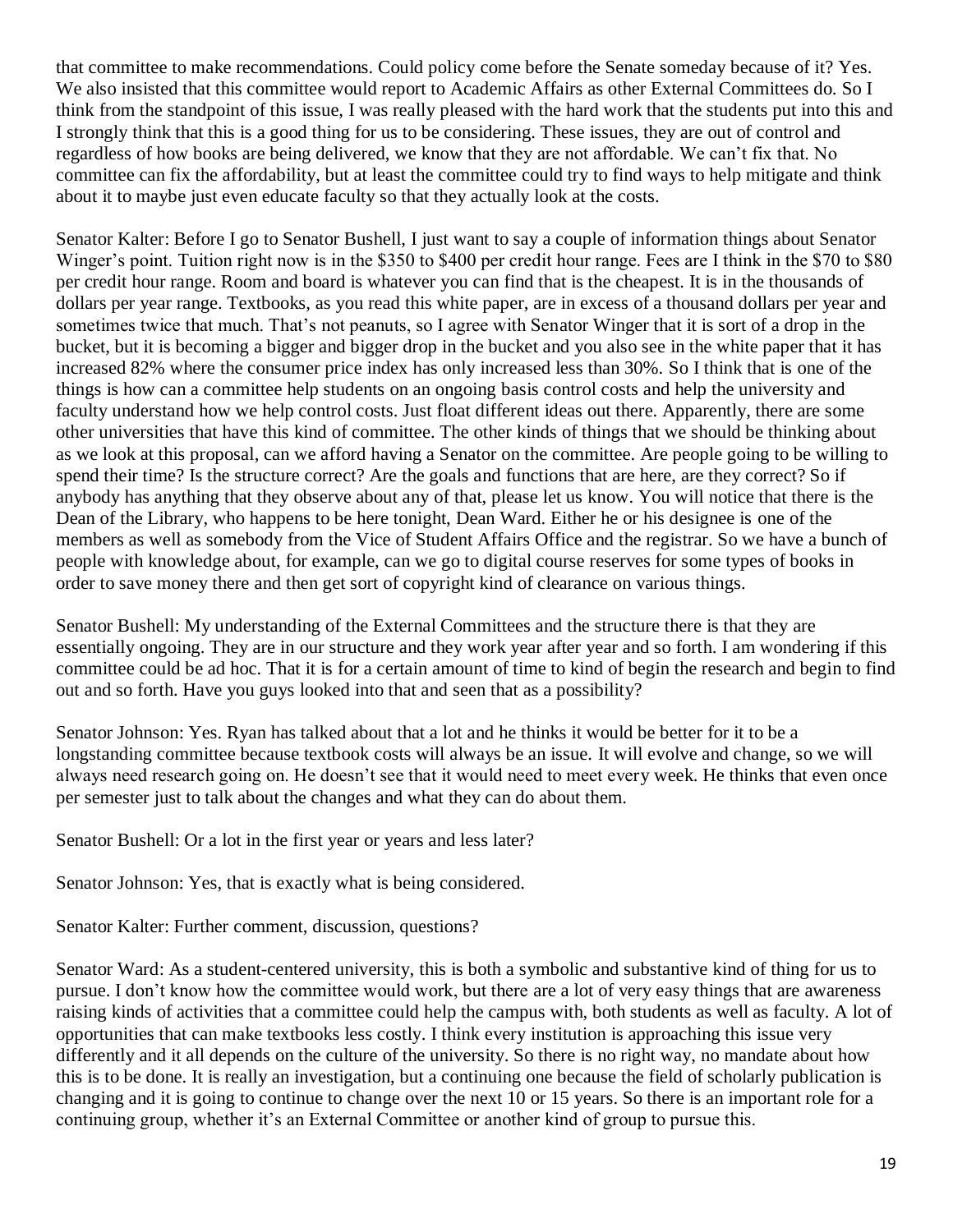Senator Crowley: I am wondering about the interface between this group, this Textbook Affordability Committee and the Library Committee. The current Blue Book has a Library Committee written into it and I am just wondering wouldn't the conversations that would be happening on this committee be informative for Library Committee. That way, the knowledge and discussions might enrich our library's work.

Senator Kalter: I am going to pitch that question first to Senator Ward and then give a couple of thoughts as well.

Senator Ward**:** I think that can be an important conversation for the University Library Committee. It is made up of students and faculty. It may not have all of the representatives that we would want to have on this committee, but it is a place to have conversations and it has been a conversation when we have a full contingent of students, it has been a robust conversation.

Senator Kalter: I would also say I think that is a good idea to have ties between the two committees formal or informal, but to me both of them seem to have separate charges. In other words, the Library Committee has been working very diligently for the past five years or so, maybe a little bit less, trying to talk about what kinds of resources should we invested in in our permanent collections. Where do we need to have open spaces in the library versus quiet spaces and other sorts of issues that really don't have to do with the purchasing and affordability of books, although they relate to them obviously, but that are slightly different. Because obviously, for example, if you have an 80 person section of a Gen Ed class, the library is not really the best place to have 80 books. You can't store all 80 books, check them out to everybody and check them back in, physical books or what have you. I would see personally those two charges as different and being two different committees, but definitely with some discourse between them. Further questions, discussion, comment?

Senator Johnson: I would just like to add that the Student Government Association did a Select Survey on this to research the average costs of textbooks to students and we are compiling the data and will bring that information with us next week.

Senator Kalter: Wonderful. Thank you. One of things I love about our SGA is that they do tons of research before they bring stuff to us. So thank you very much for that. You have some of the best prepared proposals, most researched proposals, that we get. Any further discussion? Seeing none, we will move on to committee reports and that item will come back to us as an Action Item next time.

## *Committee Reports:*

Senator Kalter: We are going to start two weeks of reports with Senator Gizzi for the Academic Affairs Committee.

## **Academic Affairs Committee**

Senator Gizzi**:** There's a lot, but I will try to be quick. At the last meeting, we met with Mark Walbert and Claire Lamonica to talk about technology issues. Not a gripe session about ReggieNet, but to talk about technology issues in general and to figure out how to best ensure faculty and student input into issues involving academic technology. We were particularly interested in finding a way to improve shared governance so that there is formalized faculty and student input in the wide variety of technology issues that impact the institution. Mark Walbert shared that in the past he has thought about having a faculty advisory group, but he has been concerned because he doesn't control a budget to make things happen when a committee says we want to adopt this technology, he was hesitant to move forward on that. We thought what was really more important. The purpose of an advisory group wasn't to say let's adopt the next great technology so that we all get Apple watches. It was more about the fact that we wanted to have a formal mechanism for input and advice. There was a consensus that we should work with Mark to develop a proposal for an advisory group of faculty and students. This week the committee discussed the possible organization of that and the next step will be for me to sit down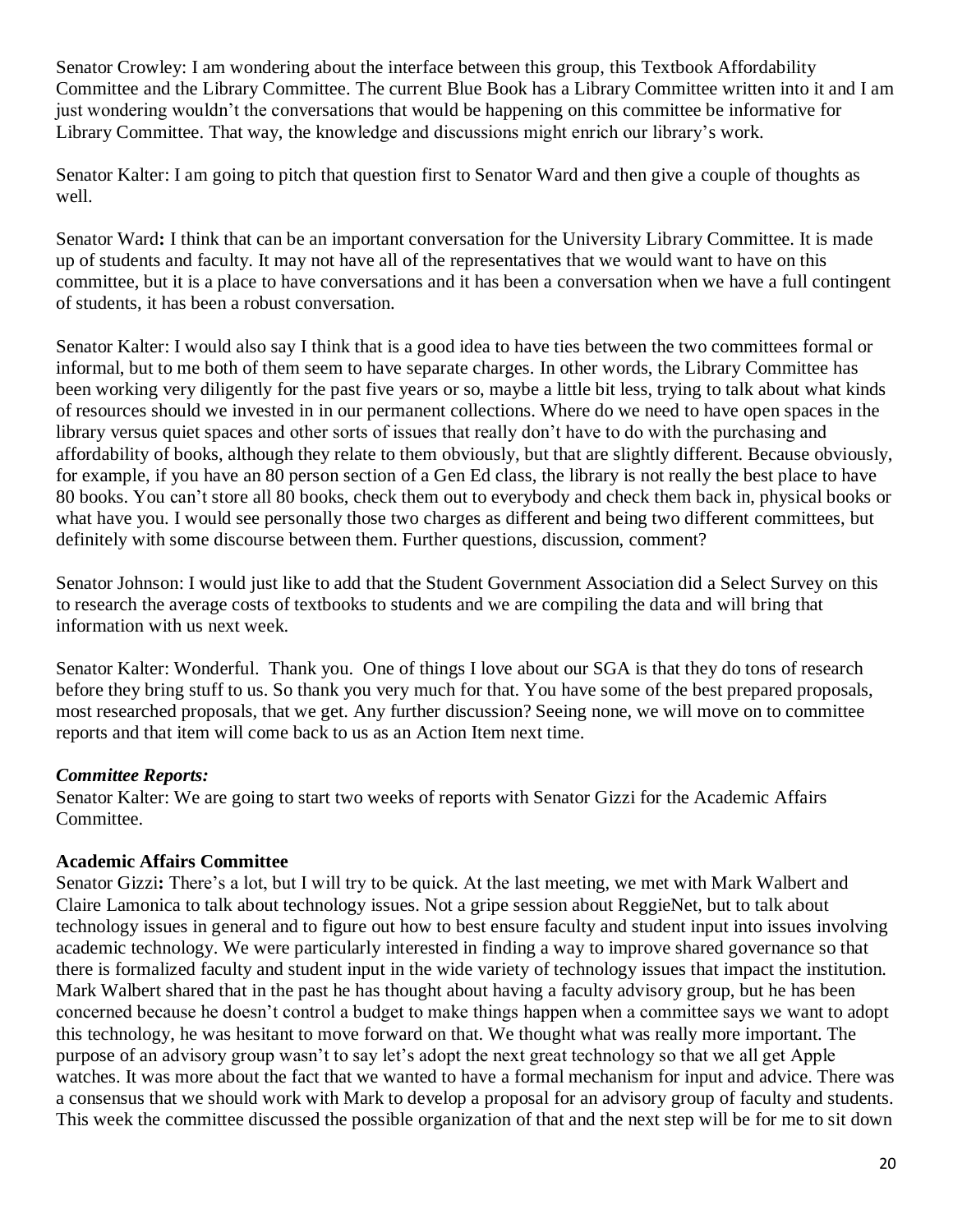with Mark and formulate a proposal. So on that I would say stay tuned. That will come to our committee in two weeks and hopefully we will have something for you by the end of semester if all goes well.

This week, we had a very good discussion with Dr. Art Munin, Dean of Students, about the new Inclusive Community Response Team and the need for a faculty representative on it. He did a really good job explaining the substance of what this team does and what it is supposed to do and what it doesn't do. It is not thought police and stuff like that. He agreed fully that we should add a faculty member and the question was how to do that. It was our proposal that we thought we had really two options for this. We thought that there might be interest within the Senate of a faculty member on the Senate to serve on this committee. If there wasn't since we are in the middle of the year and have done a whole bunch of elections already, if there wasn't anyone here who wanted to do it, we would simply put out a call to faculty and have the caucus select someone. We thought while the rest of the committee members that are on that, they are voting members but they are basically exofficio by their position, the faculty member and the student members would be termed in the sense that they would serve for like a three year term. We figured something like three years made sense. It would be renewable if they wanted to. Of course, this committee has been around for ten weeks, so it is just starting and so that is where we ended up with that. We can take questions in a second. We also talked about our long awaited ReggieNet survey. We got great feedback from University Assessment Services. Senator Daddario has agreed to take that from me to develop the next draft of it. We hope to approve our survey and then be administering it in November. I think that is two weeks of Academic Affairs.

#### **Administrative** Aff**airs and Budget Committee**

Senator Lessoff: On October 7, the committee endorsed the operating and capital budget requests, which we then sent to the Senate last time. We discussed an amendment to the Employee Assistance Program Policy and we discussed a draft of a proposed Food Service Policy. Today we did not have a quorum, so we held an informal discussion with representatives of Environmental Health and Safety and with Food Services on the draft of the Food Service Policy.

#### **Faculty Affairs Committee**

Senator Bushell: In the past couple of weeks, we have been working on policies related to financial exigency, and we have policy 3.3.10, Termination Notification of Faculty. There was a slight edit and that is ready to be forwarded to the whole group here. Also, policy 4.1.9, Disestablishment of Academic Units. We have worked on that for a couple of weeks and we have that ready as well. Our third item that we will be working on related to all that is the Blue Book description for the Financial Exigency Committee and that will be ongoing. I will figure out how to get those to the whole group, whether I try it all together so that we can have a full conversation about it or a few at a time.

#### **Planning and Finance Committee**

Senator Winger: On the 7<sup>th</sup> we met with Senator Krejci and Alan Lacy from Academic Affairs to try to get our heads around where Academic Affairs gets money and where money goes. Deb Smitley has promised to construct some new pie charts so that we can get our heads around that. It would be a seemingly simple question and also the question of where tuition money comes from and goes. It would be nice to have that in a clear form, which is easier said than done. We also discussed the possibility of creating some bullet headings at the front of the annual Institutional Priorities Report and tying them more closely, at Senator Krejci's suggestion, to Educating Illinois as a way to make the document more user friendly and making it an actual set of priorities rather than in some ways it is a very long laundry list now. That is not to disparage the importance of any particular item on the list, but we need to try to get our hands around it and make some clear statements of what the institutional priorities of the institution could be. So we will have ongoing discussions. We met with the Provost and Alan Lacy to further discuss that proposal.

Tonight, we met with Mathew Helm, Mark Walbert and Senator Alt about institutional technologies and Academic Technologies and again this is a very complicated world to get our head around. They provided us